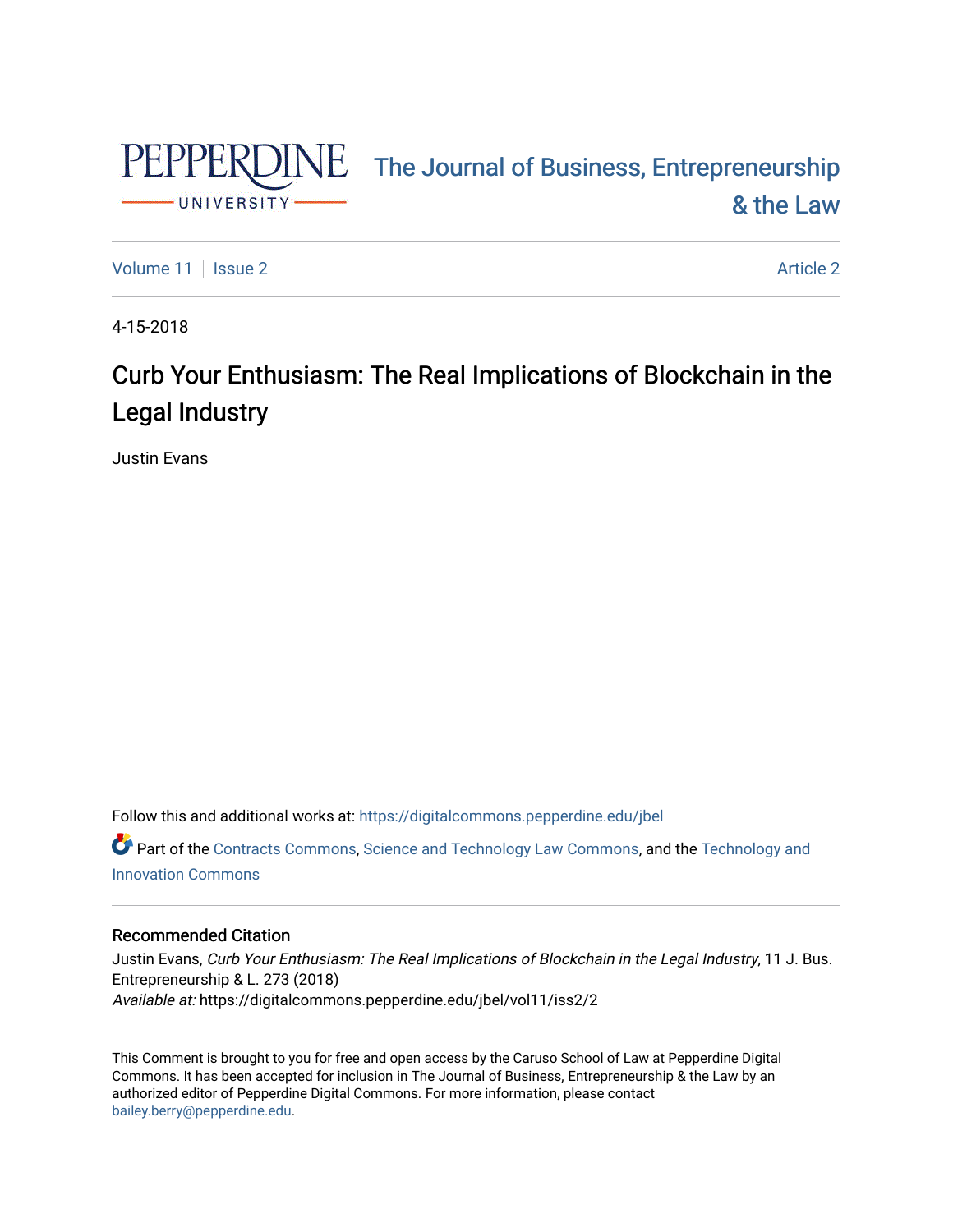# **CURB YOUR ENTHUSIASM: THE REAL IMPLICATIONS OF BLOCKCHAIN IN THE LEGAL INDUSTRY**

JUSTIN EVANS

| II. Issues With The Current State of Contracting: Dumb Contracts 275        |      |
|-----------------------------------------------------------------------------|------|
|                                                                             |      |
| IV. The Limitations of Smart Contracts and The Tools That Make Them         |      |
|                                                                             |      |
| A. Educating Smart Contracts To Be Smarter Contracts285                     |      |
|                                                                             |      |
| VI. Smart Contracts are Beginning to Revolutionize the Way Law Firm Clients |      |
|                                                                             |      |
| A. Smarter Contracts Have Become An Investor's Best Friend286               |      |
| B. Smarter Contracts Will Revolutionize International Transactions288       |      |
| C. Smart Contracts Will Improve Artists' And Inventors' Intellectual        |      |
|                                                                             | .289 |
| D. Smart Contracts Will Digitize The Buying And Selling Of Real             |      |
|                                                                             | .292 |
| E. Smart Contracts Will Reduce Counterfeiting and Hacking in the            |      |
|                                                                             | .293 |
| F. Smart Contracts Will Promote Better Health and Trust in the              |      |
|                                                                             |      |
|                                                                             |      |

#### I. INTRODUCTION

<span id="page-1-0"></span>Blockchain has become a buzz word in the innovation community over the past few years.<sup>1</sup> Normally, the legal industry is slow to innovate, but this is not the case with the blockchain technology bandwagon.<sup>2</sup> In fact, legal professionals

<sup>&</sup>lt;sup>1</sup> Robert Ambrogi, *In Legal, Blockchain Is The New Black*, ABOVE THE LAW, (Aug. 28, 2017), https://abovethelaw.com/2017/08/in-legal-blockchain-is-the-new-black [hereinafter *The New Black*].

<sup>2</sup> Erik Mankin, *Innovation in Practice: Why It's So Hard,* AM. BAR ASS'N., https://www.americanbar.org/publications/law\_practice\_home/law\_practice\_archive/lpm\_magazine\_articles\_v32\_is8\_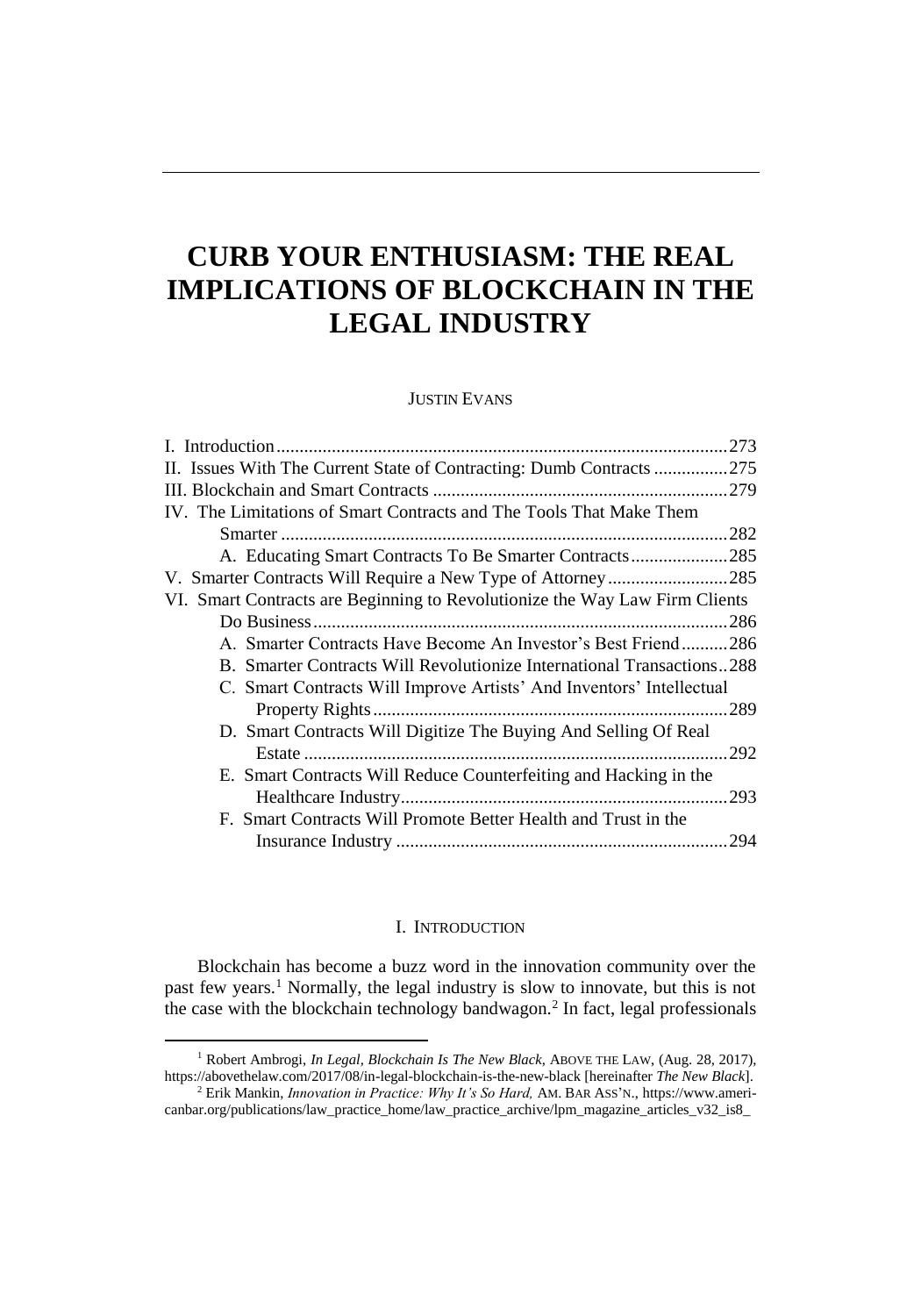and technologist have been leading the hype for potential blockchain applications that will revolutionize law. Technologists within law firms have convinced several firms to devote their resources to creating their own blockchain, with the thought that it will give them a technological advantage over competing firms.<sup>3</sup> In fact, several law firms have come together to join resources to create the Global Legal Blockchain Consortium to help "drive the adoption and standardization of blockchain in the legal industry, with the larger goal of improving the security and interoperability of the global legal technology ecosystem."<sup>4</sup>

Legal innovators hypothesize that blockchain and smart contracts will be used to revolutionize legal practice as we know it.<sup>5</sup> Blockchain and smart contracts are expected to be used for several legal sectors including: intellectual property, property, public records, land registry, and contracts.<sup>6</sup> In fact, the state of Illinois developed and finished its pilot study to test the use of blockchain for recording and retaining its land records.<sup>7</sup> Delaware, the capital of corporate law, now allows the retaining of shareholder lists, storing of corporate records, and trading of securities on blockchain. <sup>8</sup> Though blockchain has multiple potential applications in multiple sectors within the legal industry, the most promising is smart contracts.<sup>9</sup>

<span id="page-2-0"></span>To help implement smart contracts, members of the legal community have begun to work with the local state government to craft legislation that allows for the expansion of blockchain and smart contract use. In February, Arizona passed a bill that gave legal validity to signatures recorded blockchains and smart contracts.<sup>10</sup> The Arizona law mirrors that of Vermont and Nevada, each of which also passed legislation to give smart contracts validity in a court of law when recorded on the blockchain.<sup>11</sup> Nevada, however, went a step further by enacting a bill that prohibits a local government from: "(1) imposing a tax or fee on the use of a blockchain; (2) requiring a certificate, license or permit to use a blockchain; and (3) imposing any other requirement relating to the use of a blockchain."<sup>12</sup>

Implementation of new legal technology seems promising and could be as transformative as the use of email was to the legal profession.<sup>13</sup> Before we adopt

l

an4.html.

<sup>3</sup> *The New Black*, *supra* not[e 1.](#page-1-0)

<sup>4</sup> Robert Ambrogi, *Consortium Formed to Drive Blockchain Adoption in Legal Industry*, L. SITES BLOG (Aug. 17, 2017), https://www.lawsitesblog.com/2017/08/consortium-formed-drive-blockchainadoption-legal-industry.html.

<sup>5</sup> *The New Black*, *supra* not[e 1.](#page-1-0)

<sup>6</sup> *Id.*

<sup>7</sup> H.J. Res. 25, 100th Gen. Assemb. Reg. Sess. (Ill. 2017).

<sup>8</sup> S.B. 69, 149th Gen. Assemb. Reg. Sess. (Del. 2017).

<sup>9</sup> Rob Marvin, *Blockchain in 2017: The Year of Smart Contracts*, PC MAG. (Dec. 12, 2016, 2:48 PM), https://www.pcmag.com/article/350088/blockchain-in-2017-the-year-of-smart-contracts.

<sup>10</sup> ARIZ. REV. STAT. ANN. § 44-7061 (2018).

<sup>11</sup> VT. STAT. ANN. tit. 12 § 1913 (2018).

<sup>12</sup> S.B. 398 Leg. 79th. Sess. (Nev. 2017).

<sup>&</sup>lt;sup>13</sup> Sally Kane, *10 Trends Reshaping the Legal Industry*, THE BALANCE (May 15, 2017),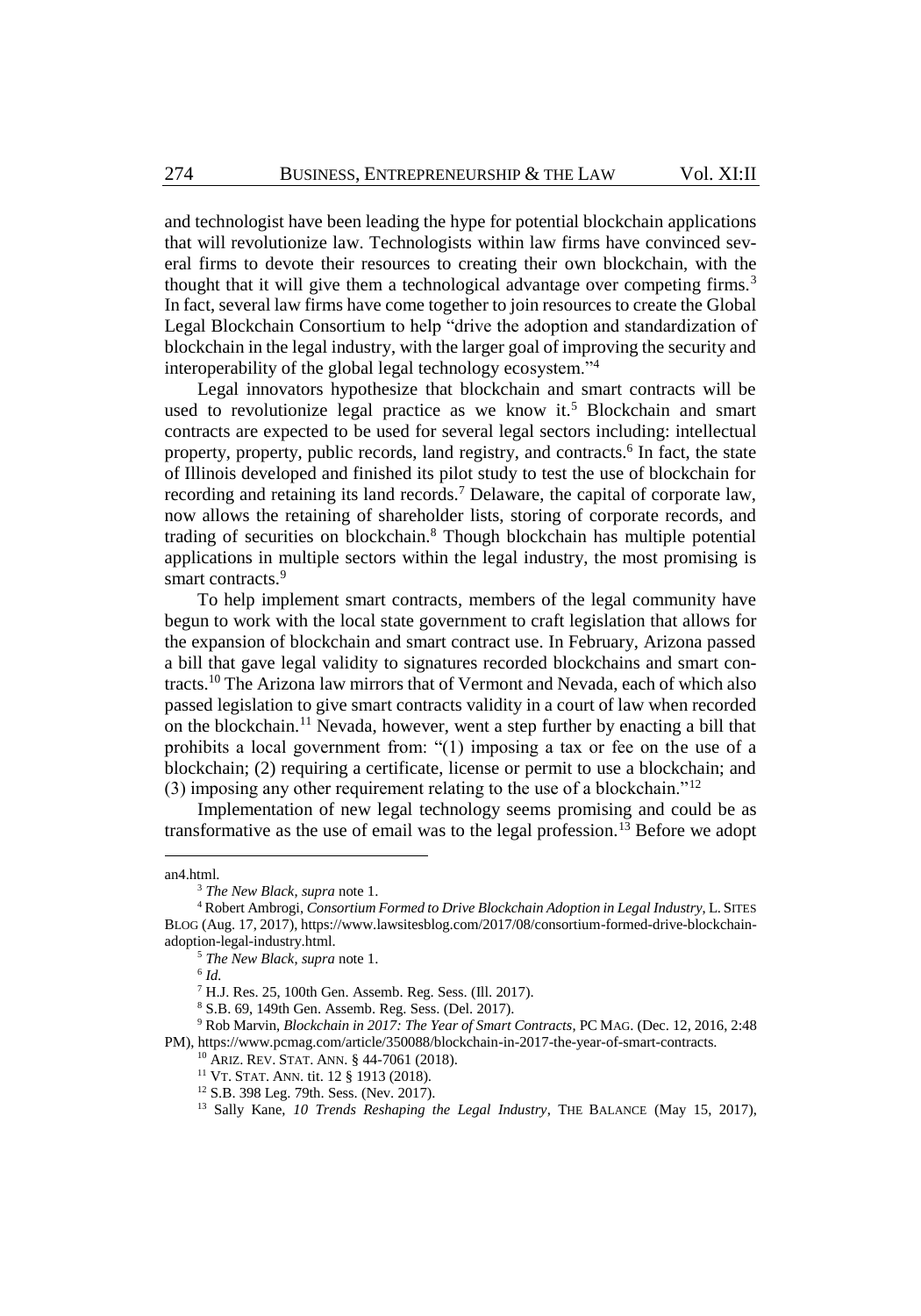the new legal technology, we should always ask ourselves two critical questions: 1) whether the use of the new technology will help maintain or improve our service to our clients, and 2) whether we are adding value to our clients by using the new technology.

This Comment is organized as follows: Part II examines the issues with the current state of contracting and elucidates potential sectors of the legal industry where the implementation of smart contracts would be of best use for attorneys and their clients.<sup>14</sup> Part III examines the implementation of smart contracts, and how it will help attorneys add value for clients by helping attorneys work more effectively and efficiently.<sup>15</sup>

Part IV of this paper explains why the use of smart contracts should be augmented with artificial intelligence (AI) to assist with the validity of the contracts.<sup>16</sup> Part V of this paper examines the creation of a new type of lawyer that technologists and corporate clients will need to assist with understanding the risk associated with the technology and the laws that govern it. <sup>17</sup> Finally, in Part VI, this Comment examines potential client areas that could benefit from the use of smart contracts to save money and increase efficiency.<sup>18</sup>

#### II. ISSUES WITH THE CURRENT STATE OF CONTRACTING: DUMB CONTRACTS

A contract is a covenant or agreement between two or more persons, with a lawful consideration or cause. <sup>19</sup> Contract documents identify the contracting parties that are subject to the promises defined therein. Generally, contract agreements also define the consideration for those promises, and a set of clauses such as date of delivery and penalties for non-performance. A problem with standard contracts is that they often lack sufficient details about the actual process in which the transaction should be carried out, which often results in friction amongst the contracting parties.<sup>20</sup> Friction that results from the ambiguity of a contract can often ruin business relationships and lead to costly conflict resolutions.<sup>21</sup> Bringing contracting disputes to court presents new potential problems, such as enforceability and cost.<sup>22</sup> In fact, it is reported that "U.S. corporations pay more than \$20

https://www.thebalance.com/trends-reshaping-legal-industry-2164337.

<span id="page-3-0"></span><sup>14</sup> *See infra* Part II.

<sup>15</sup> *See infra* Part III.

<sup>16</sup> *See infra* Part IV.

<sup>17</sup> *See infra* Part V.

<sup>18</sup> *See infra* Part VI.

<sup>&</sup>lt;sup>19</sup> What is CONTRACT?, BLACK'S LAW DICTIONARY, https://www.thelawdictionary.org/contr act/, (last visited Sept. 26, 2018).

<sup>20</sup> Tara Naughter, *Smart Contracts Vs. Traditional Contracts*, CONTRACT WORKS (Mar. 17, 2017), https://www.contractworks.com/blog/smart-contracts-vs.-traditional-contracts.

 $^{21}$  *Id.*  $^{22}$  *Id.*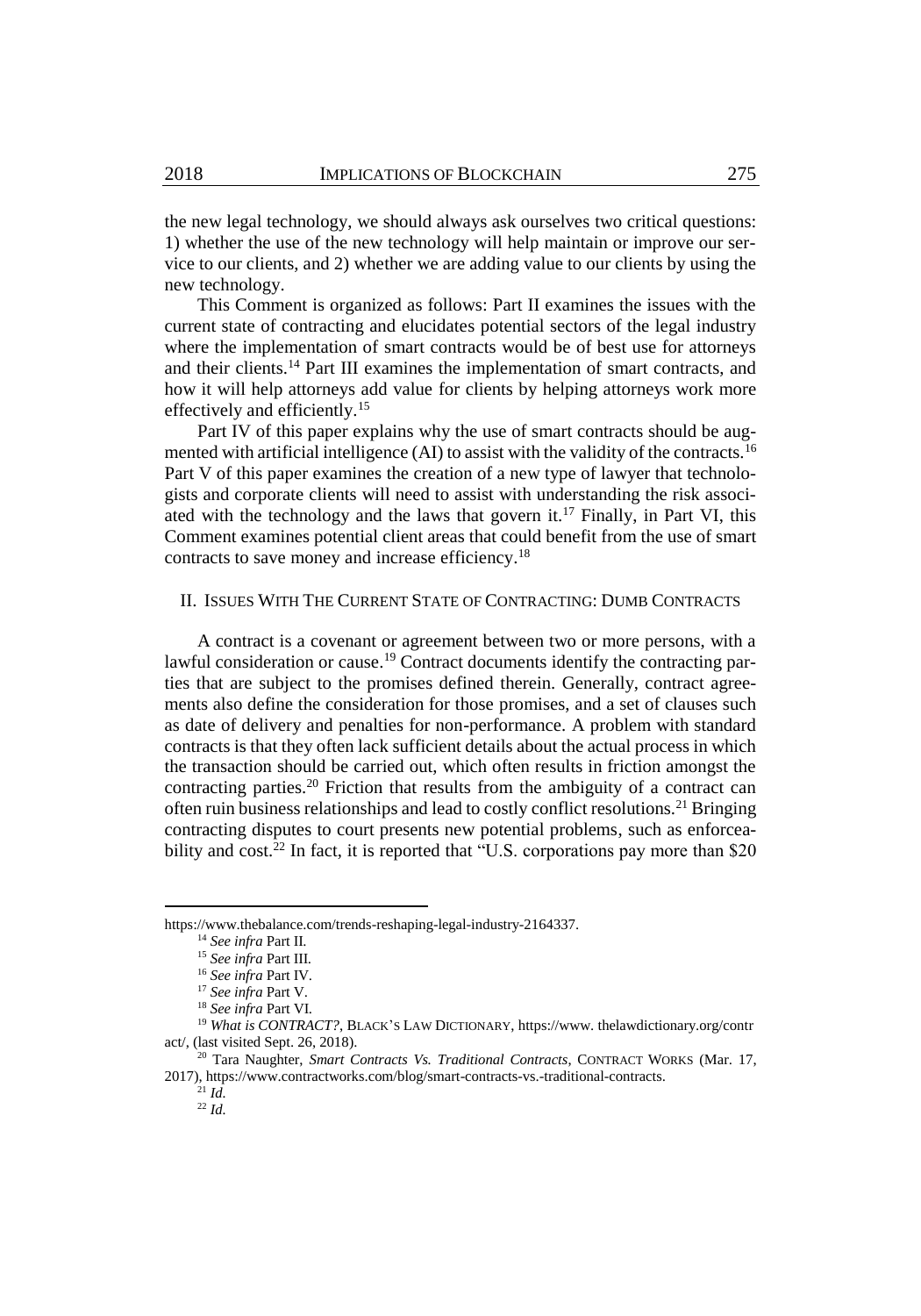<span id="page-4-0"></span>billion a year to litigation attorneys—an alarming fact that distracts our attention from other and often more important business costs of litigating our disputes."<sup>23</sup>

A potential solution to issues that plague paper contracts (dumb contracts) is the use of smart contracts, which would elucidate enforceability and an understanding of contracting terms.<sup>24</sup> Smart contracts are self-executing electronic contracts that are coded on the blockchain between members of the blockchain community.<sup>25</sup> Smart contracts are an automated computer process that is coded to receive inputs from both parties and facilitates and to verify or enforce the negotiation or performance of that contract as defined by predetermined instructions.<sup>26</sup>

Smart contracts will also decrease potential legal exposures in transacting by allowing for contract drafters to include automatic remedies for non-performance by either side, and for issues such as delivery of damaged products. The use of smart contracts will also allow for the inclusion of code that triggers arbitration if both parties are in dispute. The arbitration mechanism could be structured similarly to that of eBay, which allows both sides to provide evidence of their dispute to an arbiter, who would settle disputes in real time. Using an arbitrator over the court system will result in lower legal fees.

Dumb contracts are very similar to computer code in that both "tend to follow a logical if-this-then-that format, just like code ('if side a fulfills such and such conditions, side b is obliged to this and that'), paper contracts [can] be replaced with computer programs which automatically execute the terms of an agreement."<sup>27</sup> Because smart contracts are code-based, they are therefore accurate and free of potential misinterpretation.<sup>28</sup> This is not the case for dumb contracts, which often rely on judges for clarification of the obligations of each party.<sup>29</sup> Dumb contracts void of a court's enforcement, which may be difficult when contracting internationally, are not worth the paper on which they are printed.<sup>30</sup> Smart contracts, however, can have pre-programmed instructions that guarantee performance from both parties without the use of the court system.<sup>31</sup>

<sup>23</sup> John R. Allison, *Five Ways to Keep Disputes Out of Court*, HARV. BUS. REV. (Jan. 1990), https://hbr.org/1990/01/five-ways-to-keep-disputes-out-of-court.

<sup>24</sup> Naughter, *supra* not[e 20.](#page-3-0)

<sup>25</sup> *Id.*

<sup>26</sup> Cheng Lim et al., *Smart Contracts: Bridging the Gap Between Expectation and Reality*, UNIV. OXFORD BUS. L. BLOG (July 11, 2016), https://www.law.ox.ac.uk/business-law-blog/blog/2016/07/s mart-contracts-bridging-gap-between-expectation-and-reality.

<sup>27</sup> *How to Make Smart Contracts Worthy of Their Name Using Artificial Intelligence*, AGRELLO (May 4, 2017), https://blog.agrello.org/how-to-make-smart-contracts-worthy-of-their-name-using-arti ficial-intelligence-3a90e4dd3c47 (quoting Nick Szabo) [hereinafter AGRELLO].

<sup>28</sup> Naughter, *supra* not[e 20.](#page-3-0)

<sup>29</sup> *Id.*

<sup>30</sup> *Id.*

<sup>31</sup> *Id.*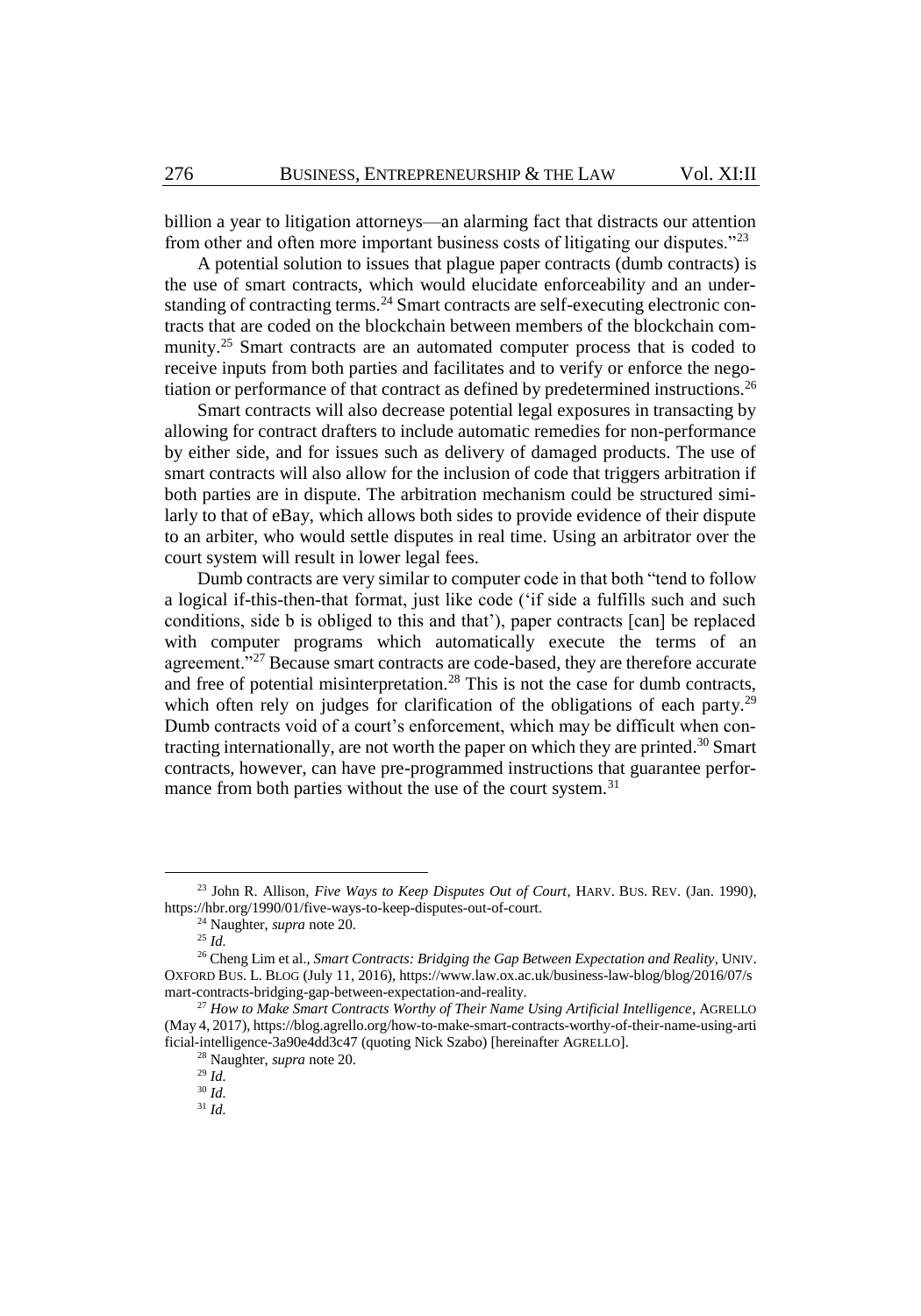Dumb contracts often present jurisdictional conflicts amongst the contracting parties, with both parties fighting for a venue that is more favorable to their position.<sup>32</sup> Smart contracts would alleviate this issue by allowing both contracting parties to pre-select which jurisdictional law will govern the contract and enforce it.<sup>33</sup> In situations where the code does not perform as intended by the parties or there is a disagreement amongst the parties, there needs to be specialized judges, mediators, or arbitrators who understand contract law and technology to help assist with resolutions of issues or disputes. $34$  Smart contracts will also remove the biases that come with the traditional court process such as race and economics, by allowing both contracting parties the option of having a judge, mediation, or arbitration automatically chosen.<sup>35</sup>

Smart contracts will revolutionize the way parties handle contract disputes by providing an automatic remedy or automatically trigger dispute resolution services.<sup>36</sup> Before a smart contract is active, both parties will agree to an automatic remedy, a full refund or full refund plus penalty, in case of failed performance.<sup>37</sup> If a contracting party has performed as specified in the contract, and the other contracting party refuses to perform, the smart contract will automatically pay the performing party.<sup>38</sup> If the non-performing party disagrees with the remedy, it can appeal to the dispute resolution services.<sup>39</sup>

The smart contract's dispute resolution could be similar to that of eBay's SquareTrade approach to transaction disputes. The dispute resolution system will offer two services: a free web-based forum which allows users to attempt to resolve their differences on their own or, if necessary, the use of a professional mediator.<sup>40</sup> Once a claim is submitted to the smart contract, it will notify both parties and then schedule a time for the parties to communicate directly on an automated web-based platform to seek a potential resolution.<sup>41</sup> If both parties are unable to reach a resolution, an arbitrator will be notified and will resolve the dispute.<sup>42</sup> Smart contracts have the ability to remove the dispute over the jurisdiction of international contracting parties by allowing for disputes to be resolved in the automated web-based platform.<sup>43</sup>

<sup>32</sup> *Id.*

 $33 \overline{Id}$ .

<sup>34</sup> *Id.*

l

ml.

<sup>35</sup> *Id.* <sup>36</sup> *Id.*

<sup>37</sup> *Id.*

<sup>38</sup> *Id.*

<sup>39</sup> *Id.*

<sup>40</sup> *Dispute Resolution Overview*, EBAY, https://pages.ebay.com/services/buyandsell/disputeres.ht

<sup>41</sup> *Id.*

<sup>42</sup> *Id.*

<sup>43</sup> Beth Trent & Colin Rule, *Online Dispute Resolution and the future of the law*, INSIDECOUNSEL (Sept. 1, 2015), https://www.lexology.com/library/document.ashx?g=6534ffb3-5168-4ed0-85d4-2b8 291774 fca.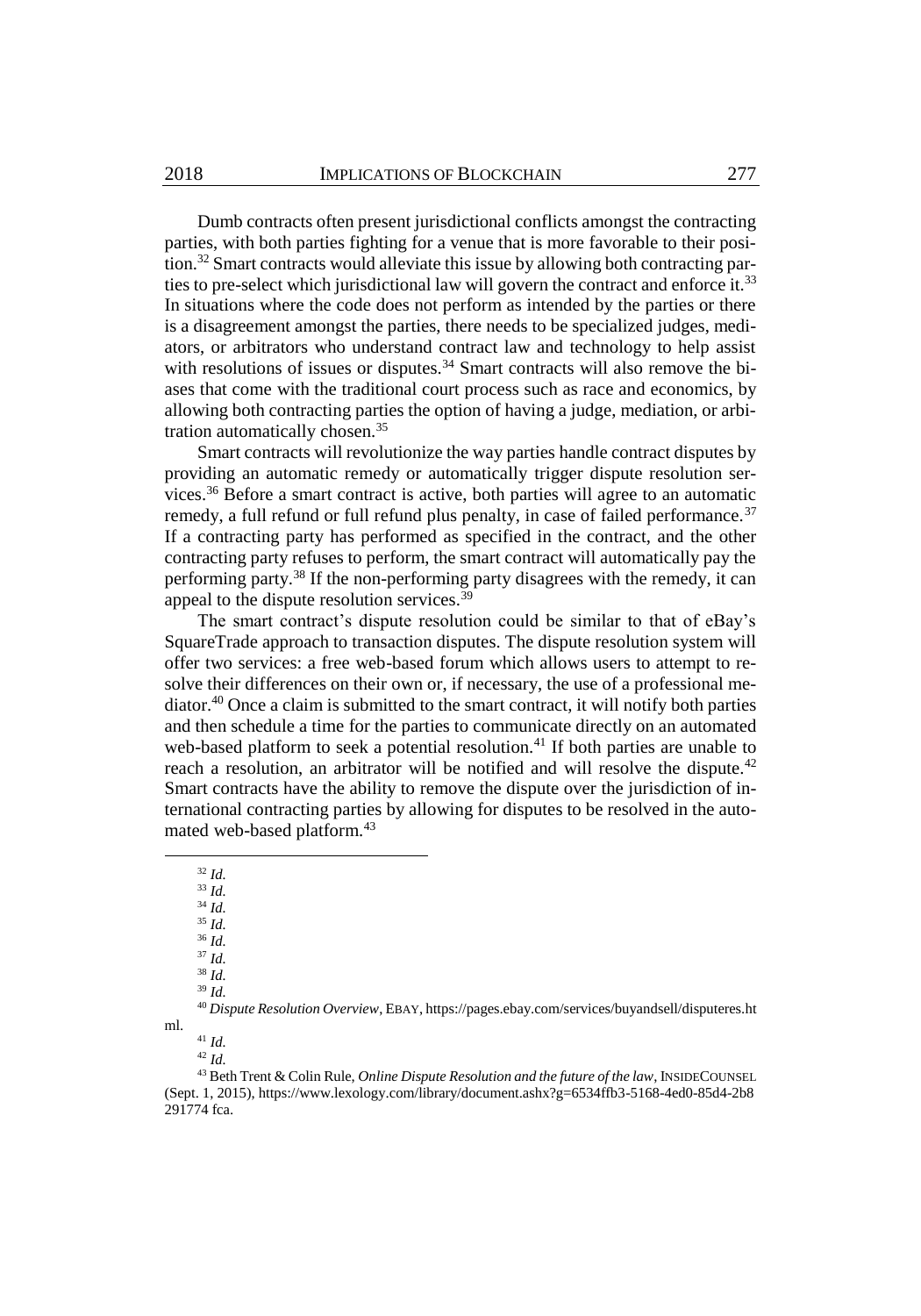The removal of centralized authorities of governance allows for minimal delays and bureaucratic inefficiencies that occur when resolving conflicts with local and foreign courts.<sup>44</sup> A decentralized system will allow for greater access to justice, equality, and fair outcomes in contract disputes.<sup>45</sup> It is known that institutional entities with better access to resources consistently obtain better outcomes in contracting disputes.<sup>46</sup> The use of decentralized systems for contracting disputes will better posit individuals with smaller wallets when in contract disputes.<sup>47</sup> Decentralized systems will allow those individuals with less resources to overcome the barrier to justice by augmenting their ability to access a court.

> <span id="page-6-0"></span>In the United States, there is no right to counsel in civil disputes. Each year as many as 80% of low-income people who face civil legal problems that can threaten home, family stability and livelihood are unable to obtain assistance in resolving their problems. Meaning a majority of low to moderate-income Americans are left to face their legal problems alone.<sup>48</sup>

A smart contracts dispute resolution system can even the playing field for both contracting parties by narrowing the focus of the dispute to only the facts surrounding the dispute, rather than outside factors like resources.<sup>49</sup> The dispute resolution system gives both parties more control over the potential outcome of the dispute by allowing them a greater role in the dispute resolution.<sup>50</sup> The use of the dispute resolution system will allow both parties to solve a matter within months or weeks, whereas courts often may take a year.<sup>51</sup> If the resolution of the dispute is vital to a small business, it may not have a year to wait for a judge to rule in its favor.<sup>52</sup> The dispute resolution system will also save contracting parties

<sup>44</sup> KAROLINA MANIA, ONLINE DISPUTE RESOLUTION: THE FUTURE OF JUSTICE 76–86 (Elsevier, 1st ed. 2015).

<sup>45</sup> *Id.*

<sup>46</sup> *Id.*

<sup>47</sup> *Id.*

<sup>48</sup> Lindsey Frischer, *How to Leverage Legal Technology and Bridge the Justice Gap*, ROSS INTELLIGENCE, https://rossintelligence.com/leverage-legal-technology-bridge-justice-gap/ (Jan. 9, 2017).

<sup>49</sup> *See* David L. Evans & India Johnson, *The Top 10 Ways to Make Arbitration Faster and More Cost Effective*, AM. ARB. ASS'N (Oct. 14, 2017), https://www.adr.org/sites/default/files/document\_rep ository/The%20Top%20Ten%20Ways%20to%20Make%20Arbitration%20Faster%20and%20More %20Cost%20Effective.pdf. Forty experienced arbitrators from across the United States were asked what ten things they would tell CEOs and CFOs in order to maximize the benefits of commercial arbitration. *Id.* The arbitrators represent a broad range of legal and business experience throughout the spectrum of commercial and governmental law. *Id.* Experience as an arbitrator ranged from two years to forty years. *Id.*

<sup>50</sup> *Id.*

<sup>51</sup> *See* Allison, *supra* not[e 23.](#page-4-0)

<sup>52</sup> *See id.*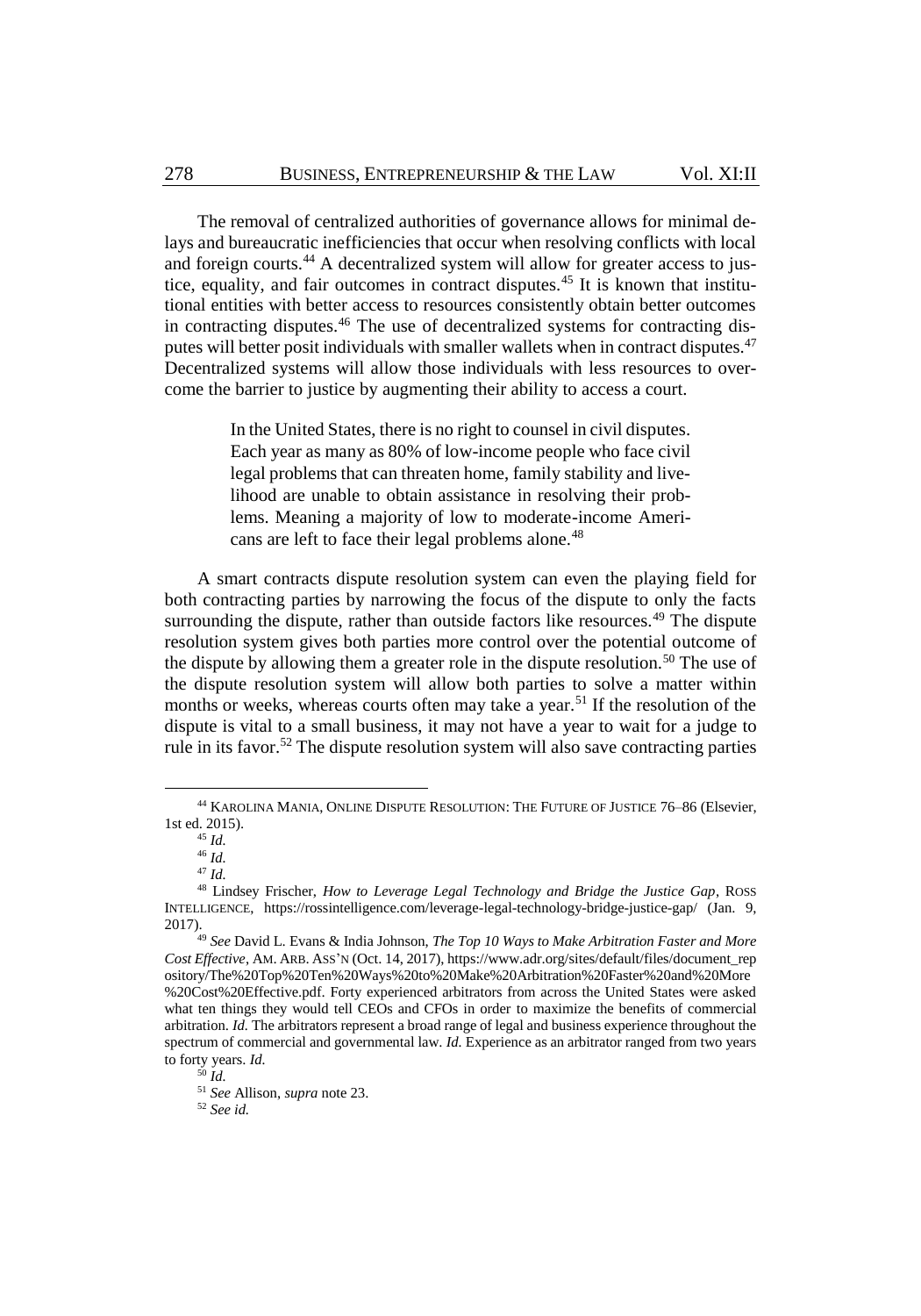money by allowing both parties to resolve the dispute without having to pay attorneys' fees, court fees, experts' fees, and other costs associated with litigation.<sup>53</sup> The dispute resolution system will enable both contracting parties to preserve their business relationship by allowing parties to work together to resolve disputes rather than resorting to the adversarial and hostile litigation approach.<sup>54</sup> Smart contracts' dispute resolution system is not aimed at replacing the court system, but rather is aimed at helping to reduce the number of cases pending in small claims and trial courts.

#### <span id="page-7-0"></span>III. BLOCKCHAIN AND SMART CONTRACTS

A blockchain is a decentralized virtual ledger of transactions that are distributed amongst a network of computers (nodes).<sup>55</sup> For a transaction to be uploaded to the blockchain, each node would have to mathematically verify that the transaction was truly using the Elliptic Curve Digital Signature (ECDS) algorithm, <sup>56</sup> a mathematical formula used by network computers to verify each transaction.<sup>57</sup> Each party who adds a transaction to the blockchain pays a nominal fee for the computer node that first verifies its transaction. The computer with the most computing power will be the first to solve the algorithm, and receives the nominal fee for its contribution.<sup>58</sup> Once the algorithm is proven to be correct by 51 percent of the other nodes, it is then uploaded to the blockchain.<sup>59</sup> The blockchain is updated every ten minutes.<sup>60</sup>

As a decentralized ledger, blockchain is not regulated by a single entity; rather, the decentralized ledger is regulated by a community of individuals, who prevent entries from being modified or removed from the blockchain database. Individuals who contribute to the blockchain's computing power are given a unique identifier that allows for tracking of entries added to the blockchain database.<sup>61</sup>

<sup>53</sup> *World's First Smart Contract Based Arbitration Proceedings Conducted*, TRUSTNODES (July 17, 2017, 2:42 PM), http://www.trustnodes.com/2017/07/17/worlds-first-smart-contract-based-arbitration-proceedings-conducted.

<sup>54</sup> Evans & Johnson, *supra* not[e 49.](#page-6-0)

<sup>55</sup> Michael McDonald, *Lawyers And Bitcoin And Blockchain*, ABOVE THE LAW (Jun. 25, 2017), https://abovethelaw.com/2017/07/lawyers-and-bitcoin.

<sup>56</sup> *Id.* 

<sup>57</sup> Di Wang, *Secure Implementation of ECDSA Signatures in Bitcoin*, UNIV. COLLEGE LONDON 10 (Sept. 17, 2014), http://www.nicolascourtois.com/bitcoin/thesis\_Di\_Wang.pdf.

<sup>58</sup> McDonald, *supra* not[e 55.](#page-7-0)

<sup>59</sup> SEAN BENNETT, BLOCKCHAINS: A GUIDE TO UNDERSTANDING BLOCKCHAINS (2017).

<sup>60</sup> Chris Herd, *Cryptominers Earn \$125,000 Every 10 Minutes — Here's How you Could Start Mining Today*, HACKERMOON (Nov. 27, 2017), https://hackernoon.com/cryptominers-earn-85-000 every-10-minutes-heres-how-you-could-start-mining-today-5bb0f9d56801.

<sup>61</sup> Justin Evans, *Blockchain Can Revolutionize the Patenting of Inventions?*, INTELLECTUALLYJAY (Apr. 15, 2017), https://www.intellectuallyjay.com/2017/04/blockchain-can-re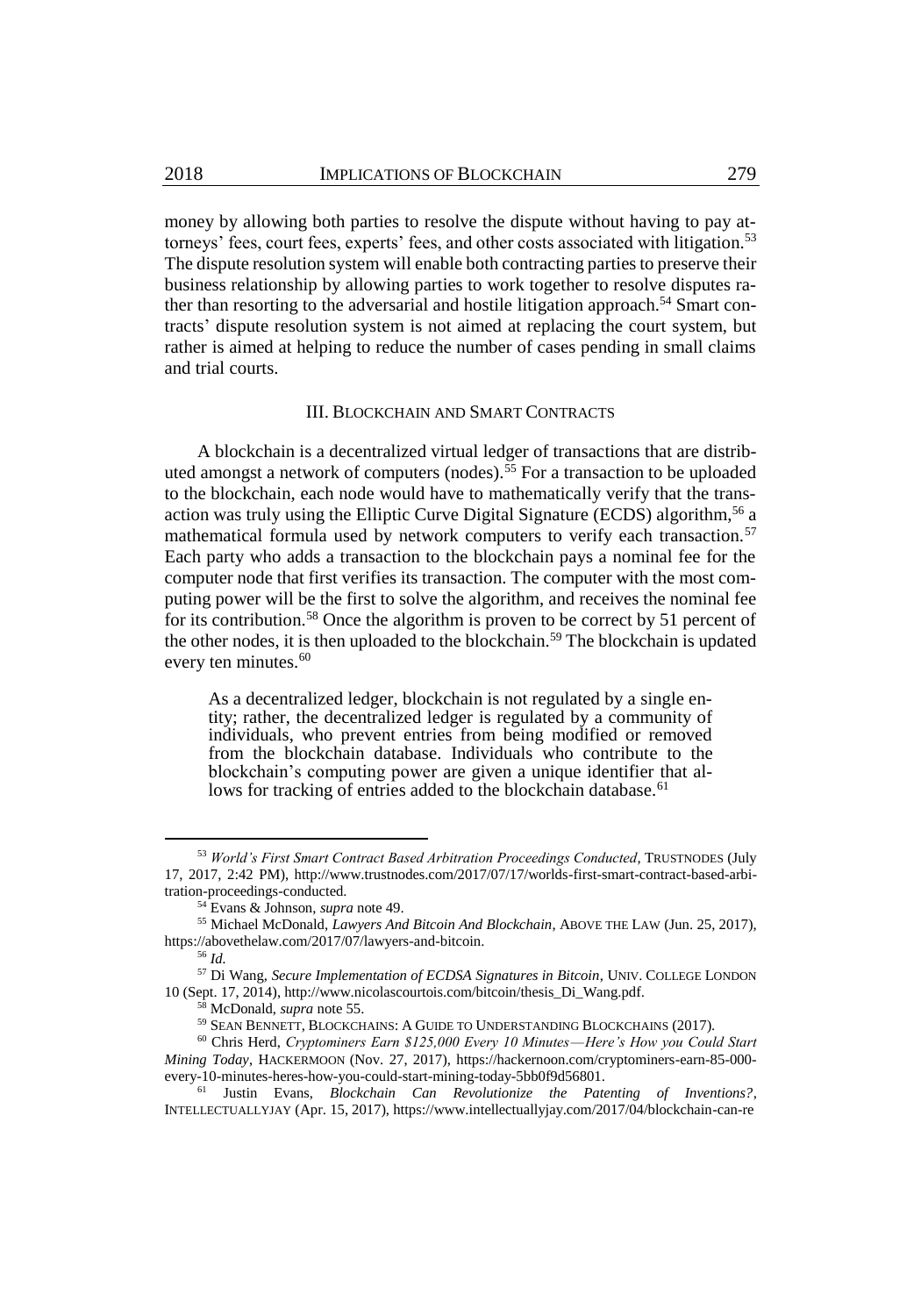Members of the blockchain community are assigned unique identifying numbers to allow them to contract with each other.<sup>62</sup> Because the blockchain is a distributed ledger, it is publicly accessible to those who are interested in reviewing a copy of the entry.<sup>63</sup> Blockchain, therefore, promotes transparency, authentication, and auditing within the blockchain community. 64

The most exciting part of the potential use of blockchain within the legal industry will be the use of smart contracts.<sup>65</sup> Smart contracts are exciting to technologists and attorneys because they allow for the automatic performance of both parties upon the completion of a pre-arranged obligation, which allows for better enforcement of the contracts.<sup>66</sup> Because smart contracts are built on the backbone of the blockchain, which is decentralized and immutable, these contracts are also unchangeable.<sup>67</sup>

<span id="page-8-0"></span>"Smart contracts help clients exchange money, property, shares, or anything of value in a transparent, conflict-free way while avoiding the services of a middleman."<sup>68</sup> Smart contracts would also allow two private citizens or two attorneys acting on behalf of their clients to form a contract by coding the terms of the contract into the blockchain.<sup>69</sup> Contracts coded on blockchain will function similarly to a vending machine transaction.<sup>70</sup> This means that once party A selects and inserts payment into the vending machine (smart contract), the vending machine will automatically trigger the performance of party B to release the desired diet cola (real estate deed, patent license, etc.).

What if, however, the machine gave someone a Mountain Dew instead of a diet cola? The smart contract would allow for the attorney or private citizen to code an automatic remedy for not completing the tasks defined in the contract.<sup>71</sup> Sticking with the above example, if the vending machine provided you with a Mountain Dew, you would submit the mistake and would be instantly reimbursed, or a new diet cola would be provided. The buyer would be required to return the Mountain Dew to the seller. This method would save the buyer from having to go to the side of the vending machine to locate the number for reimbursements, which often results in the buyer being out of a dollar or waiting around for a reimbursement.

 $\overline{\phantom{a}}$ 

<sup>65</sup> *Id.*

volutionize-patenting-inventions/.

<sup>62</sup> *Id.*

<sup>63</sup> *Id.* 

<sup>64</sup> McDonald, *supra* not[e 55.](#page-7-0)

<sup>66</sup> Xavier Beauchamp-Tremblay, *How Far Are Lawyers From Drafting Smart Contracts?*, SLAW (Aug. 3, 2017), http://www.slaw.ca/2017/08/03/how-far-are-lawyers-from-drafting-smart-contracts.

<sup>67</sup> Evans & Johnson, *supra* not[e 49.](#page-6-0)

<sup>68</sup> *Id.*

<sup>69</sup> Beauchamp-Tremblay, *supra* not[e 69.](#page-8-0)

<sup>70</sup> Evans & Johnson, *supra* not[e 49.](#page-6-0)

<sup>71</sup> *Id.*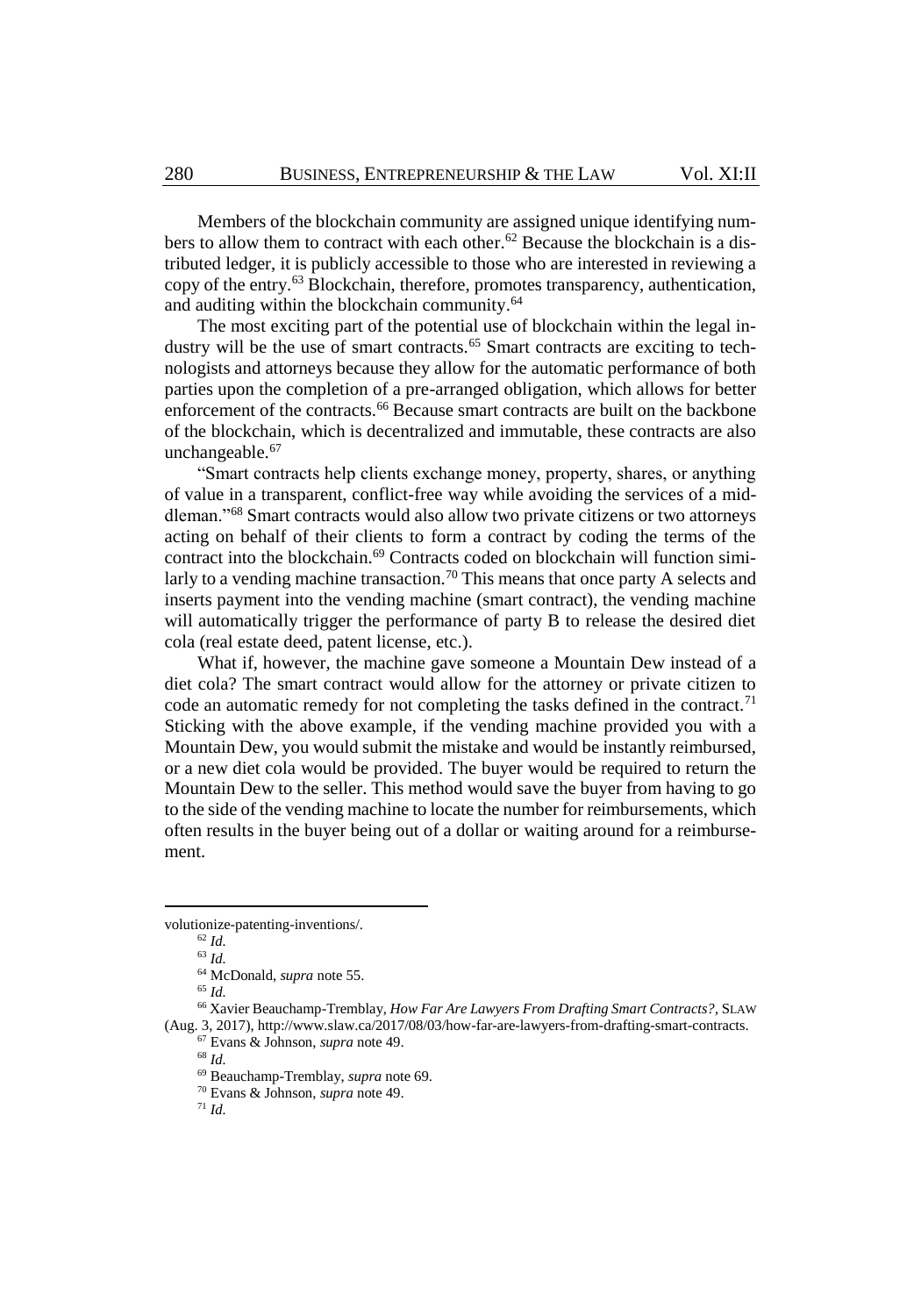Since the implementation of the internet, several industries have experienced innovation, such as shopping.<sup>72</sup> The number of online shoppers has dramatically increased over the years, as indicated by the growing number of packages that shipping corporations deliver daily.<sup>73</sup> Craigslist was one of the first websites on the internet that facilitated both buyers and sellers for the sale of goods.<sup>74</sup> Though Craigslist helped with the facilitation of the communication, it did not regulate the payments, leaving buyers vulnerable to scammers selling faulty goods.<sup>75</sup>

A party who wishes to pay for something online must reveal their personal information, which increases their vulnerability to fraud and hacking.<sup>76</sup> Amazon and eBay have since provided a way for online shoppers to transact in a more secure and convenient manner.<sup>77</sup> Centralized entities, like Amazon or eBay, leave individuals with limited control over a potential data breach because shoppers must rely on these trusted third parties to protect their data.<sup>78</sup> Centralized entities are a target for hackers because they provide a single entry to a warehouse of shoppers' digital information.<sup>79</sup> Once a hacker has penetrated Amazon's or eBay's system, he or she has access to all of the buyers' and sellers' personal information.<sup>80</sup>

Smart contracts will allow for individuals to regain power over their digital identity because blockchain requires verification of each transaction by each node in the system, thereby making attempts to hack a single point of entry unsuccessful.<sup>81</sup> The blockchain is more secure than the above platforms because each party on the blockchain possesses a unique identifying number that is only accessible to them.<sup>82</sup> These unique identifying numbers are more secure than a credit card number because unlike Amazon, eBay, and Equifax, blockchain is distributed and immutable.<sup>83</sup>

<sup>72</sup> Brad Tuttle, *8 Amazing Things People Said When Online Shopping Was Born 20 Years Ago*, MONEY MAG. (Aug. 14, 2014), http://time.com/money/3108995/online-shopping-history-anniversary.

<sup>73</sup> Andrew Soergel, *As Online Sales Boom, Is Brick-and-Mortar on the Way Out?*, US NEWS (Dec. 20, 2016, 12:46 PM), https://www.usnews.com/news/articles/2016-12-20/with-online-salesbooming-is-brick-and-mortar-on-the-way-out.

<sup>74</sup> Dylan Tweney, *How Craig Newmark Built Craigslist With "No Vision Whatsoever"*, WIRED (June 05, 2007, 4:05 PM), https://www.wired.com/2007/06/no\_vision\_whats.

<sup>75</sup> *Craigslist Scams And Fraud: The Ultimate Guide*, FRAUD GUIDES (Sept. 07, 2017), https://www.fraudguides.com/internet/craigslist.

<sup>76</sup> Joshua A.T. Fairfield, *Smart Contracts, Bitcoin Bots, and Consumer Protection*, 71 WASH. & LEE L. REV. ONLINE 36 (2014), http://scholarlycommons.law.wlu.edu/wlulr-online/vol71/iss2/3.

<sup>77</sup> *Id.* <sup>78</sup> *Id.*

<sup>79</sup> *Id.*

<sup>80</sup> *Id.*

<sup>81</sup>Elaine Ou, *The Equifax Hack Didn't Have to Be This Bad*, BLOOMBERG (Sept. 8, 2017, 10:15AM), https://www.bloomberg.com/view/articles/2017-09-08/the-equifax-hack-didn-t-have-to-b e-this-bad.

<sup>82</sup> *Id.*

<sup>83</sup> *Id.*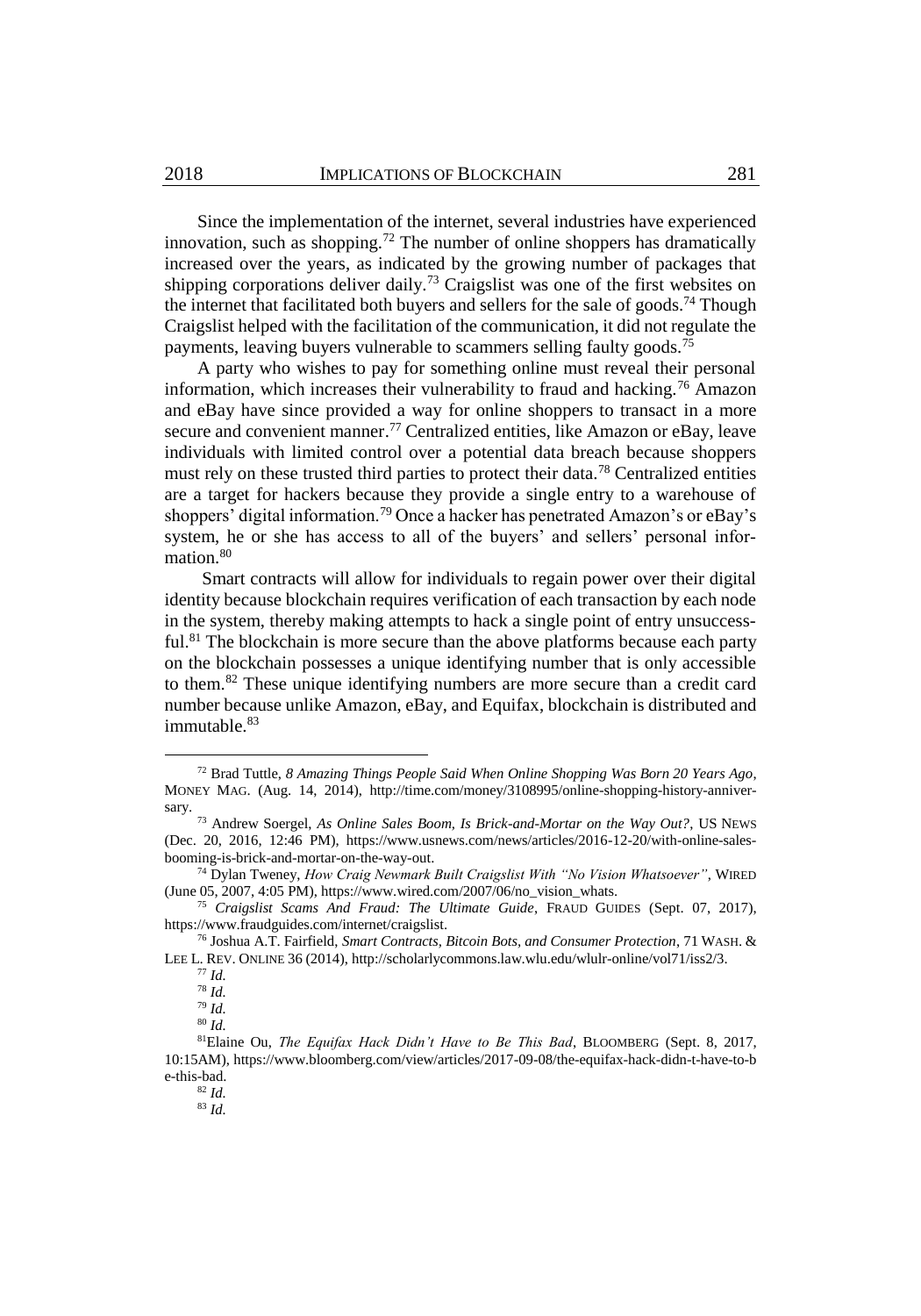# IV. THE LIMITATIONS OF SMART CONTRACTS AND THE TOOLS THAT MAKE THEM SMARTER

Smart contracts allow transactions between members in a blockchain system, however, these smart contracts themselves are not actual contracts.<sup>84</sup> Standard contracts require an offer, acceptance, and consideration to be bound to the contract.<sup>85</sup> Smart contracts, as they are now, do not meet these criteria because they lack an offer and do not contain an acceptance and willingness to be bound by the agreements of the smart contract.<sup>86</sup> Are smart contracts valid agreements?

Smart contracts are currently immutable, unchangeable, and rely heavily on the developer of the contract, "which gives developers more power than attorneys ." This means that errors that are made cannot be changed, rendering the contract voidable since it does not reflect the intentions of both contracting parties. AI could be used to translate user input into complex smart contract code, analyze the smart contract for a better course of action, and create a legal document that can be presented in court if needed.

Parties that use smart contracts also rely heavily on developers to draft their contracts, resulting in immutable and irrevocable contracts that may contain errors.<sup>87</sup> For developers to ensure that their code is trustworthy and debugged, the development cost of such a system would cost millions of dollars. <sup>88</sup> Smart contracts do not account for business relationships because they are concrete and do not allow for the flexibility that corporations need.<sup>89</sup> Corporations need to be able to amend contracts with suppliers and independent contractors based on market fluctuations.<sup>90</sup> If corporations were forced to be locked into agreements formed by smart contracts, it would ruin business relationships. <sup>91</sup>

Instead, corporations need to be able to provide their contract with continual input on market fluctuations, quality of performance, and sensor systems that track performance.<sup>92</sup> Smarter contracts would be ideal for business transactions that occur between parties of limited or no trust. AI would provide suppliers and

<sup>84</sup> *Smart Contracts: The Blockchain Technology That Will Replace Lawyers*, BLOCK GEEKS (Mar. 2018, 12:15PM), https://blockchainatberkeley.blog/should-smart-contracts-be-legally-enforcea ble-599b69f73aea.

<sup>85</sup> Andrew Glidden, Should Smart Contracts Be Legally-Enforceable? (Sept. 2017, 12:15PM), https://www.contractworks.com/blog/smart-contracts-vs.-traditional-contracts.

<sup>86</sup> *Id.*

<sup>87</sup> Ambrogi, *supra* not[e 1.](#page-1-0)

<sup>88</sup> *Id.*

<sup>89</sup> *Id.*

<sup>90</sup> *Id.* <sup>91</sup> *Id.*

<sup>92</sup> Bernard Marr, *Predictive Analytics And Machine Learning AI In The Retail Supply Chain*, FORBES (Sept. 12, 2017, 12:28 AM), https://www.forbes.com/sites/bernardmarr/2017/09/12/predictiv e-analytics-and-machine-learning-ai-in-the-retail-supply-chain/#191703242c7d.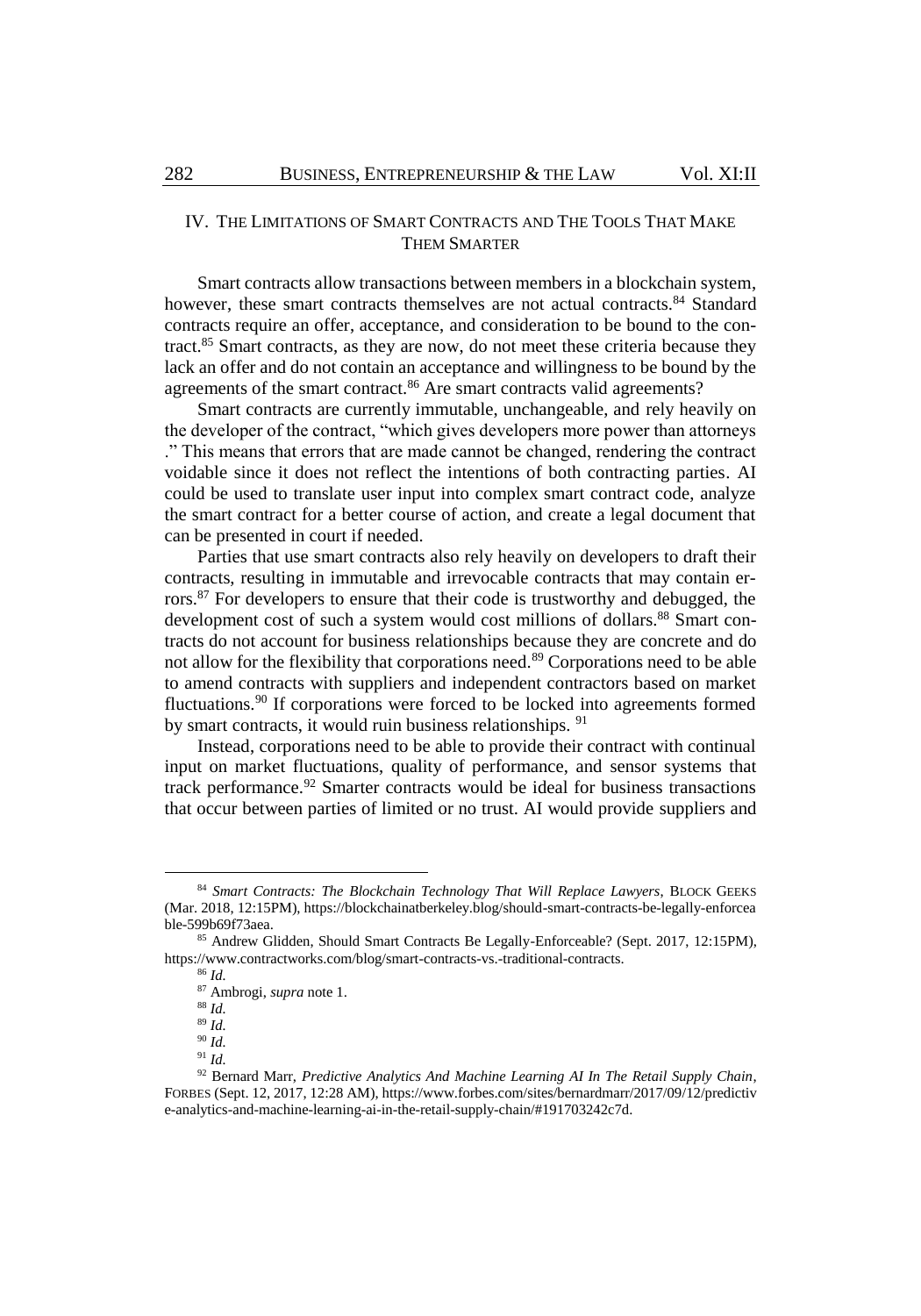consumers with real-time tracking capability.<sup>93</sup> AI can also be designed to function as a virtual concierge for the intake of client terms as well as the preparation of the initial smart contract.<sup>94</sup> The system would compare the current contract to similar contracts on the blockchain to ensure that standard contract terms are included in the agreement and would highlight terms used that courts no longer consider valid.<sup>95</sup> When negotiating terms with the other party, the system would also have the capacity to provide alternative contract provisions from similar contracts on the blockchain or in its repository of negotiated terms on the blockchain.<sup>96</sup>

Having a repository of prior contracts allows for firms and legal departments to harness information from the contract on the client's legal obligations, rights, remedies, and previous business decisions that may be useful in future contracting. $97$  AI will be the most useful for updating the repository with terms that the court has deemed valid or invalid, discontinuing the use of unenforceable terms.<sup>98</sup> Harnessing information from prior contracts can reduce potential risk for companies. <sup>99</sup> Repositories reduce potential risk by allowing corporations to standardize their contracting system to include language that outside firms have helped develop.<sup>100</sup>

"Artificial Intelligence is a branch of computer science that deals with the simulation of human intelligence processes by machines. This process includes acquiring information and rules for using the information, using the rules to reach approximate or definite conclusions, and self-correction."<sup>101</sup> The current view of AI by legal professionals is that AI will decrease the number of legal jobs.<sup>102</sup> Interestingly, if firms were to practice proper collection and analysis of data, firms would be better equipped to allocate resources and therefore could free up billions

<sup>93</sup> *Id.*

<sup>94</sup> Alexandra Kugusheva, *Smart Contracts for Robots and Artificial Intelligence (AI)*, MEDIUM (Feb. 20, 2017), https://medium.com/@kugusha/smart-contracts-for-robots-and-artificial-intelligence -ai-3a7e2e40c6eb.

<sup>95</sup> Mary Juetten, *Legal Technology and Smart Contracts: Contract as Code (Part I)*, FORBES (Aug. 16, 2017, 8:00 AM), https://www.forbes.com/sites/maryjuetten/2017/08/16/legal-technologyand-smart-contracts-contract-as-code-part-i/#5000e3b18b24.

<sup>96</sup> *Id.* <sup>97</sup> *Id.*

<sup>98</sup> Beverly Rich, *How AI is Changing Contracts*, HARV. BUS. REV. (Feb. 12, 2018), https://hbr.org/2018/02/how-ai-is-changing-contracts.

<sup>99</sup> *Id.*

<sup>100</sup> Mary Juetten, *Legal Technology and Smart Contracts: Open Source and Industry Source (Part III)*, FORBES (Aug. 30, 2017), https://www.forbes.com/sites/maryjuetten/2017/08/30/legal-tech nology-and-smart-contracts-open-source-and-industry-source-part-iii/.

<sup>101</sup> Justin Evans, *Why Law Students Should Embrace Artificial Intelligence*, INTELLECTUALLYJAY (Sept. 20, 2017), https://www.intellectuallyjay.com/2017/09/law-students-embrace-artificial-intelligence/.

<sup>102</sup> Lohr, *supra* not[e 111.](#page-12-0)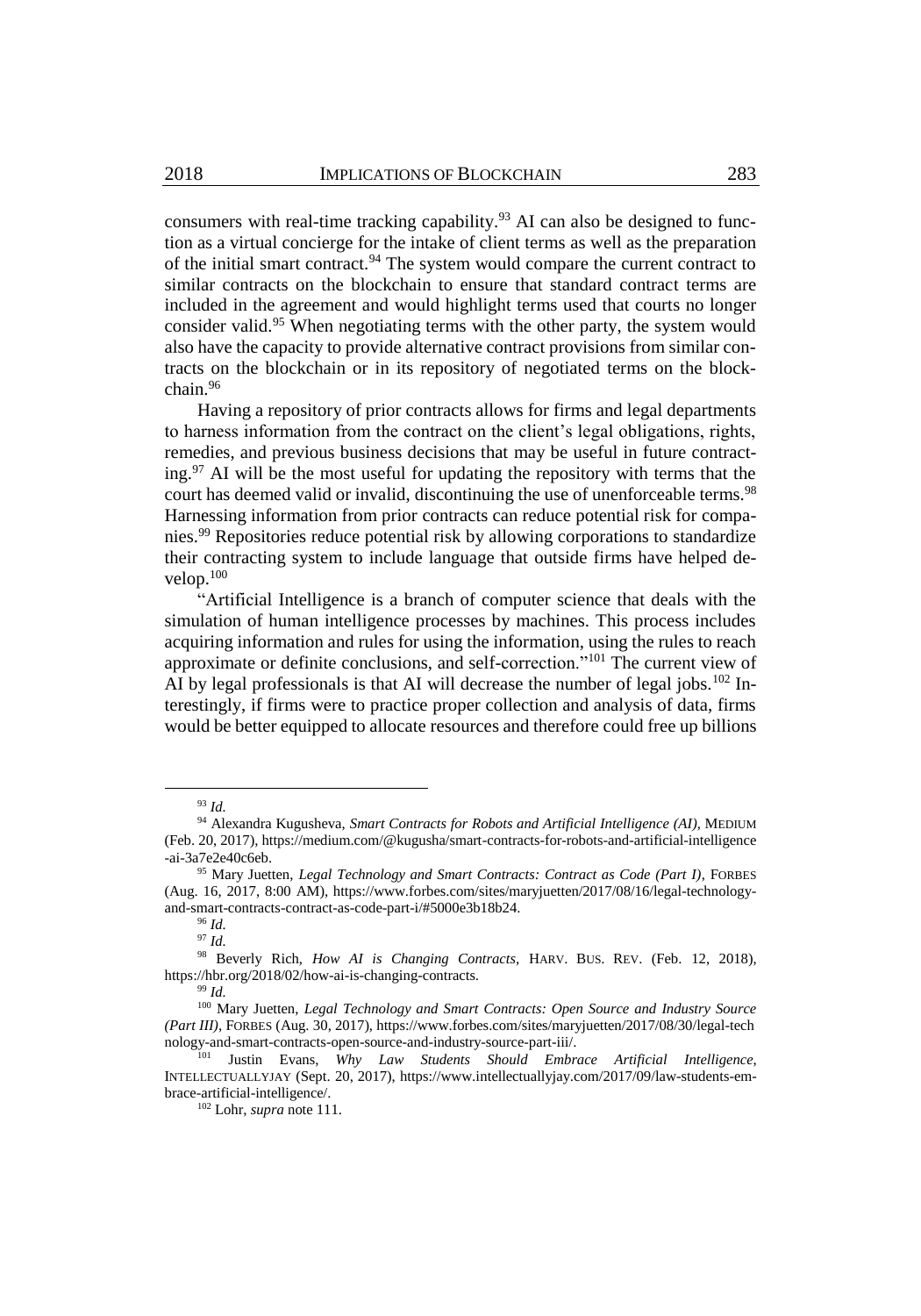<span id="page-12-1"></span>of dollars.<sup>103</sup> Firms could, therefore, use these savings to invest in their workforce.<sup>104</sup>

Surprisingly, the concept of AI is not completely new to the legal industry.<sup>105</sup> In fact, AI has been used by legal professionals for first-pass document review, contract management, and mining documents in electronic discovery.<sup>106</sup> AI has the potential to revolutionize the legal industry through contract drafting.<sup>107</sup> Law firms can use AI to data mine contracts to standardize their contracts, decreasing risk exposure for clients.<sup>108</sup>

<span id="page-12-3"></span>The use of AI in smart contracting could make legal departments and firms more efficient and help advise clients of legal risk exposures.<sup>109</sup> Legal staff who review contracts are more likely to be error-prone than a computer program and could potentially miss areas that open a client up to potential liability or other risks.<sup>110</sup> Attorneys have different standards for what they believe belongs in a contract, and, unfortunately, the only way to determine whether an attorney is correct is through litigation.<sup>111</sup> Using AI, attorneys can have their smart contracts reviewed and analyzed for these potential legal issues.<sup>112</sup>

<span id="page-12-0"></span>AI could provide attorneys with relevant information on contract terms, therefore allowing them to focus their review on more significant clauses.<sup>113</sup> In addition, AI could be used to ensure that the smart contract does not have hidden obligations, legal exposures, or other liabilities for the client by highlighting unusual terms in the contract as compared to other contracts on the blockchain.<sup>114</sup> Legal compliance is an ever-changing area of law, and AI could be used to ensure that smart contracts are adhering to guidelines set by legislation such as Dodd– Frank or the EU's General Data Protection Regulation (GDPR).<sup>115</sup> AI also has the capability of predictive technology; the ability to analyze past contract disputes

l

<span id="page-12-2"></span><sup>103</sup> *Id.*

<sup>104</sup> *See* Kevin D. Ashley, *Teaching Law and Digital Age Legal Practice with an AI and Law Seminar*, 88 CHI.-KENT L. REV. 783 (2013).

<sup>105</sup> Lohr, *supra* not[e 111.](#page-12-0)

<sup>106</sup> Ashley, *supra* not[e 104](#page-12-1) at 784–85.

<sup>107</sup> *Id.* at 807.

<sup>108</sup> *Id.* at 788.

<sup>109</sup> Jane Croft, *Artificial Intelligence Closes in on the Work of Junior Lawyers*, FIN. TIMES (May 4, 2017), https://www.ft.com/content/f809870c-26a1-11e7-8691-d5f7e0cd0a16.

<sup>110</sup> *Id.*

<sup>111</sup> Lohr, *supra* not[e 111.](#page-12-0) <sup>112</sup> *Id.*

<sup>113</sup> *Id.*

<sup>114</sup> Evan Weinberger, *'Smart Contracts' Won't Eliminate Need For Lawyers*, LAW360 (Apr. 6, 2017), https://www.law360.com/articles/637833.

<sup>115</sup> *EU General Data Protection Regulation*, *- Key Changes*, DLAPIPER https://www.dlapiper.co m/en-/uk/focus/eu-data-protection-regulation/key-changes.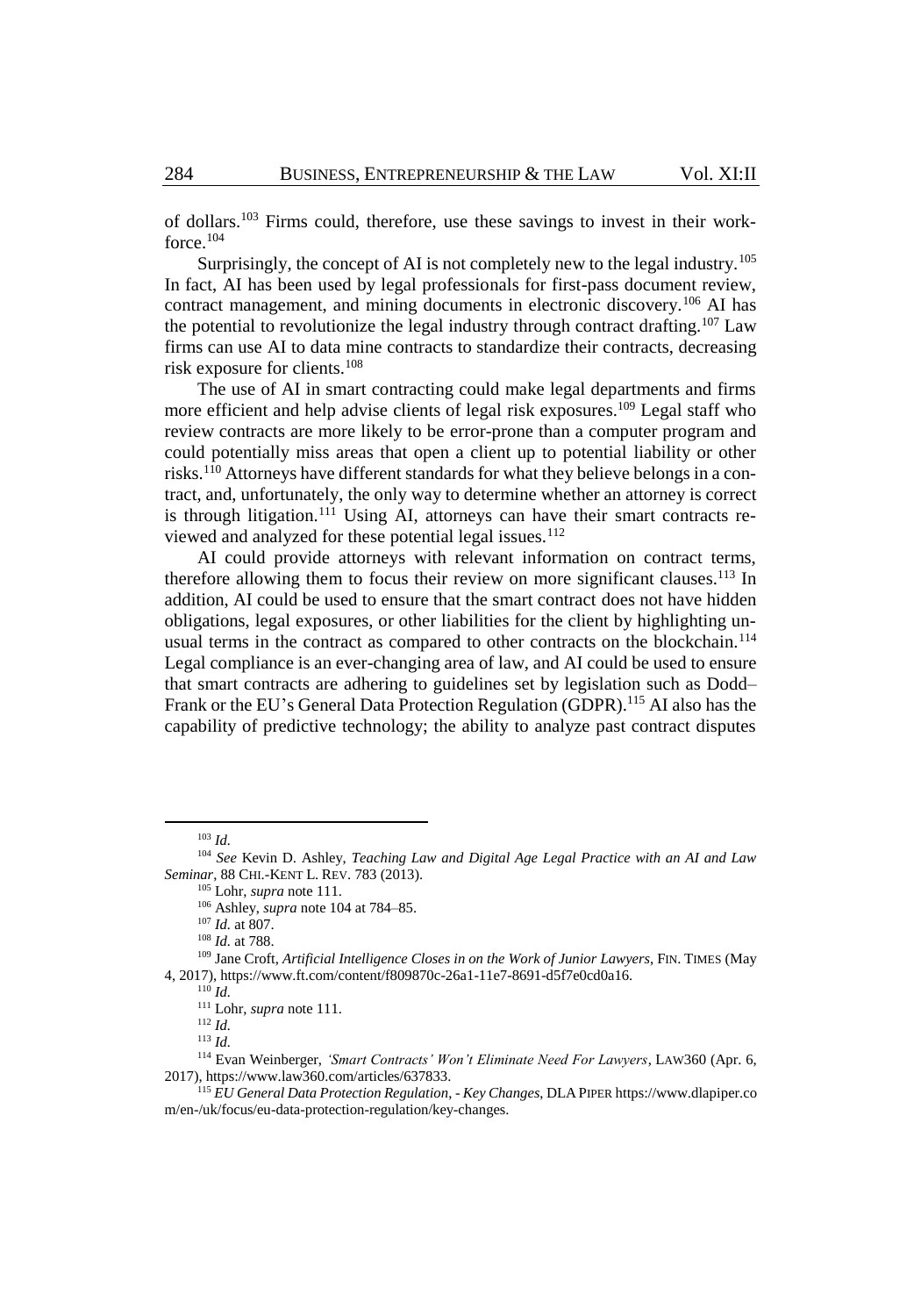provides unique and comprehensive insights into potential clauses that decrease legal exposure.<sup>116</sup>

#### *A. Educating Smart Contracts To Be Smarter Contracts*

The process of educating programs using AI is called machine learning.<sup>117</sup> To explain the process in the simplest of terms, one can think about the education of a child.<sup>118</sup> The education of smarter contracts is very similar to the education of a young child.<sup>119</sup> Instead of providing the system with pictures or spelling words to educate it, the system is provided with a data set of previous smart contracts or contracts that have been uploaded to the system.<sup>120</sup> Next, the system is tested with a similar contract to determine its efficiency at identifying missing clauses or potential areas of legal exposure.<sup>121</sup> The system's performance is then "graded" and provided with input to help improve its performance on future tests.<sup>122</sup> Effectively educating the system with input requires the "teacher" to take the same test beforehand and compare it to the issues that were found by the system.<sup>123</sup> The more of these tests and data sets that the system sees, the more accurate the system will become at issue spotting.

#### <span id="page-13-0"></span>V. SMARTER CONTRACTS WILL REQUIRE A NEW TYPE OF ATTORNEY

The use of smart contracts will not be the end of attorneys, but rather will create a new type of attorney.<sup>124</sup> AI and smart contracts will perform mundane and administrative legal tasks in a matter of seconds, freeing up attorneys and paralegals for higher-level work.<sup>125</sup> "'[W]e will see a rise of more jobs in the legal market' as a result of AI . . . . "<sup>126</sup> "At the firms where ROSS, an advanced legal research tool, is at, we see more work being done, more clients being able to be

l

<sup>122</sup> *Id.*

<sup>125</sup> *Id.*

<sup>116</sup> Beverly Rich, *How AI Is Changing Contracts*, HARV. BUS. REV. (Mar. 17, 2018, 8:50 AM), https://hbr.org/2018/02/how-ai-is-changing-contracts.

<sup>117</sup> Lohr, *supra* not[e 111.](#page-12-0)

<sup>118</sup> Jason Tanz, *Soon We Won't Program Computers. We'll Train Them Like Dogs*, WIRED (May 17, 2016, 6:50 AM), https://www.wired.com/2016/05/the-end-of-code.

<sup>119</sup> *Id.*

<sup>120</sup> *Id.* <sup>121</sup> *Id.*

<sup>123</sup> *Id.*

<sup>124</sup> Mary Juetten, *The Future Of Legal Tech: It's Not As Scary As Lawyers Think*, FORBES (Feb. 19, 2015, 10:00 AM), https://www.forbes.com/sites/maryjuetten/2015/02/19/legal-tech-or-tech-legal/#2c62c94d257d.

<sup>&</sup>lt;sup>126</sup> Dan Mangan, *Lawyers could be the next profession to be replaced by computers*, CNBC (Feb. 15, 2017, 4:10 PM), https://www.cnbc.com/2017/02/17/lawyers-could-be-replaced-by-artificial-intelligence.html (cleaned up).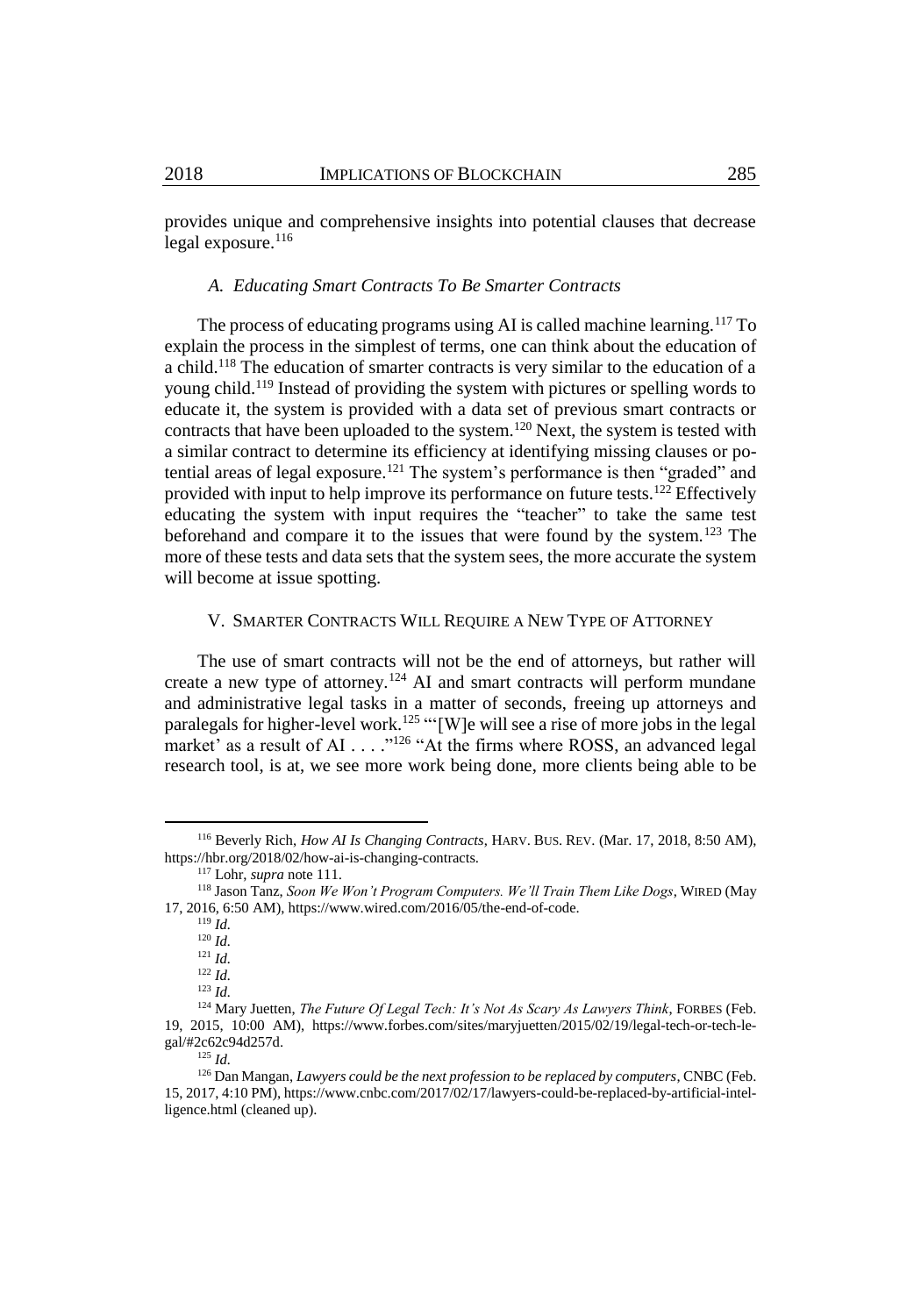served, and therefore not a decrease in staff, but an increase in productivity and output."<sup>127</sup>

Clients cannot be left at the mercy of developers who do not understand the legal system to draft their legal contracts. Smarter contracts will require specialized attorneys who not only understand the technology but also the laws that govern them.<sup>128</sup> AI will be used to draft and review the initial version of the contract, and a specialized attorney will ensure that the client is not open to any potential risk when compared to other contracts on the blockchain or to the company's internal contracts. 129

Specialized attorneys, technologists, and state and federal governments need to continue their partnership as blockchain and smart contracts are implemented. Several states have already passed legislation that protects and guides the implementation of blockchain. Many states see the importance of teaming with experts after watching New York fail to develop legislation for bitcoin technology properly. <sup>130</sup> The New York State Department of Financial Services passed regulations that limited the bitcoin activity for New York and New York residents. 131 The application required a hefty fee and a strenuous application process, which resulted in a mass exodus of bitcoin start-ups. <sup>132</sup> Because the fields of AI and smart contracts are in their early stages, there are not many meaningful AI-based, smart-contracts-related laws or standards for developers to adhere to. As a result, firms and legal departments will be required to develop their own guidelines and best practices for how employees will use AI for smart contracting. Legislators and regulators must develop a better understanding of AI and smart contracts' potential impact so that they can better develop policies for citizens, corporations, and other government branches.

# VI. SMART CONTRACTS ARE BEGINNING TO REVOLUTIONIZE THE WAY LAW FIRM CLIENTS DO BUSINESS

#### *A. Smarter Contracts Have Become An Investor's Best Friend*

Delaware's new statute made it legal for corporations to use blockchain for stock trading and record keeping.<sup>133</sup> In creating the bill, the state worked closely

<sup>127</sup> *Id.* 

<sup>128</sup> Naughter, *supra* not[e 20.](#page-3-0)

<sup>129</sup> Juetten, *supra* not[e 124.](#page-13-0)

<sup>130</sup> Michael del Castillo, *The 'Great Bitcoin Exodus' has totally changed New York's bitcoin ecosystem*, N.Y. BUS. J. (Aug. 12, 2015), https://www.bizjounals.com/newyork/news/2015/08/12/the -great-bitcoin-exodus-has-totally-changed-new.html.

<sup>131</sup> *Id.*

<sup>&</sup>lt;sup>132</sup> *Id.* ("While we're sure that the protection from New York law enforcement is valuable, it comes at a price that exceeds the market opportunity of servicing New York residents. . . . Therefore, we have no option but to withdraw our service from the state."). *Id.* 

<sup>133</sup> S.B. 69, 149th Gen. Assemb. Reg. Sess. (Del. 2017)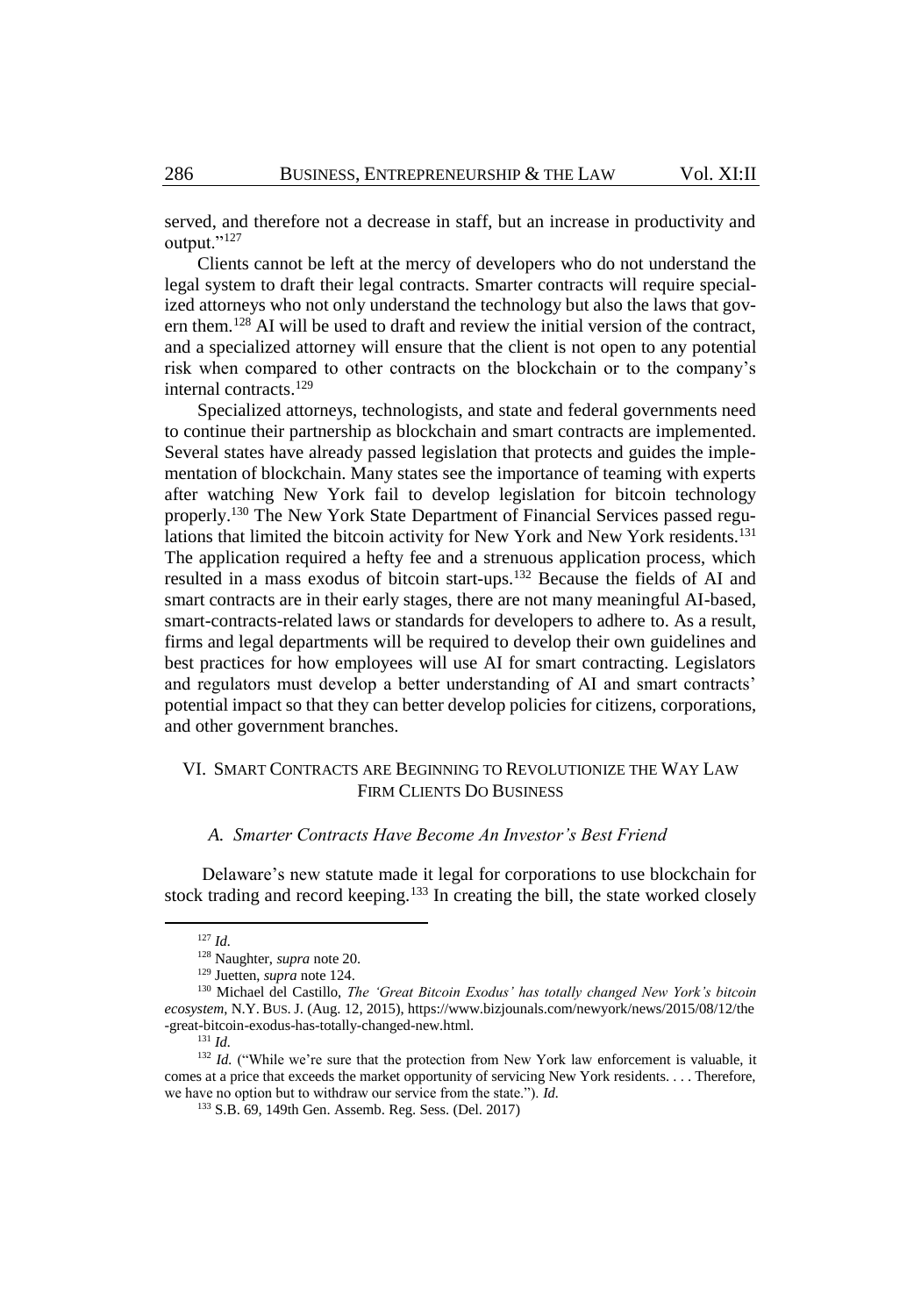<span id="page-15-0"></span>with attorneys at Cooley Law and Symbiont to develop not only legislation but also a plan going forward for corporations.<sup>134</sup> Symbiont is a technology corporation that has the goal of "bridging the gap between the emerging blockchain ecosystem and Wall Street."<sup>135</sup> Symbiont's technology allows corporations to convert their financial instruments to programming language.<sup>136</sup> It also fully digitizes them onto a distributed ledger.<sup>137</sup>

Smart contracts are helping corporations to elucidate ownership records more effectively because these records are now fully digitized and continuously maintained and updated on the blockchain.<sup>138</sup> Blockchain also allows for financial securities to be owned directly by the stockholder rather than indirectly in a street name, the name of the broker who handled the buy.<sup>139</sup> Another area where blockchain will prove to be of use is in the automation of corporate administrative tasks, like filing, documentation, reporting, and other communications between issuers, regulators, and investors.<sup>140</sup> The use of blockchain and smart contracts will help to eliminate the time spent by corporations managing these tasks and the human errors that could result from such tasks.<sup>141</sup> Blockchain and smart contracts will allow for the simplification of capitalization table management for private corporations, and can enable direct interaction between a stock issuer and investor.<sup>142</sup> By implementing smart contracts, corporations will not only be able to make dividend payments to the investors automatically, but will also enable stock splits and more accurate proxy voting.<sup>143</sup>

If any corporation shall be authorized to issue more than 1 class of stock or more than 1 series of any class, the powers, designations, preferences and relative, participating, optional, or other special rights of each class of stock or series thereof and the qualifications, limitations or restrictions of such preferences and/or rights shall be set forth in full or summarized on the face or back of the certificate which the corporation shall issue to represent such class or series of stock.

<sup>134</sup> Jeff John Roberts, *Companies Can Put Shareholders on a Blockchain Starting Today*, FORTUNE (Aug. 1, 2017), http://fortune.com/2017/08/01/blockchain-shareholders-law/.

<sup>135</sup> *Symbiont 'Smart Securities™' technology secures backing by an all-star lineup of financial leaders*, CISION (June 9, 2015), https://www.prnewswire.com/news-releases/symbiont-smart-securities-funding-announcement-strategy-300096175.html.

<sup>136</sup> *Technology*, SYMBIONT, https://symbiont.io/technology/ (last visited Feb. 26, 2018).

<sup>137</sup> *See* Marvin, *supra* not[e 9.](#page-2-0)

<sup>138</sup> *See* SYMBIONT, *supra* not[e 135.](#page-15-0) <sup>139</sup> *Id.*

<sup>140</sup> *See* Marvin, *supra* not[e 9.](#page-2-0)

<sup>141</sup> *Id.*

<sup>142</sup> *See* SYMBIONT, *supra* not[e 135.](#page-15-0)

<sup>143</sup> *See* Marvin, *supra* not[e 9.](#page-2-0)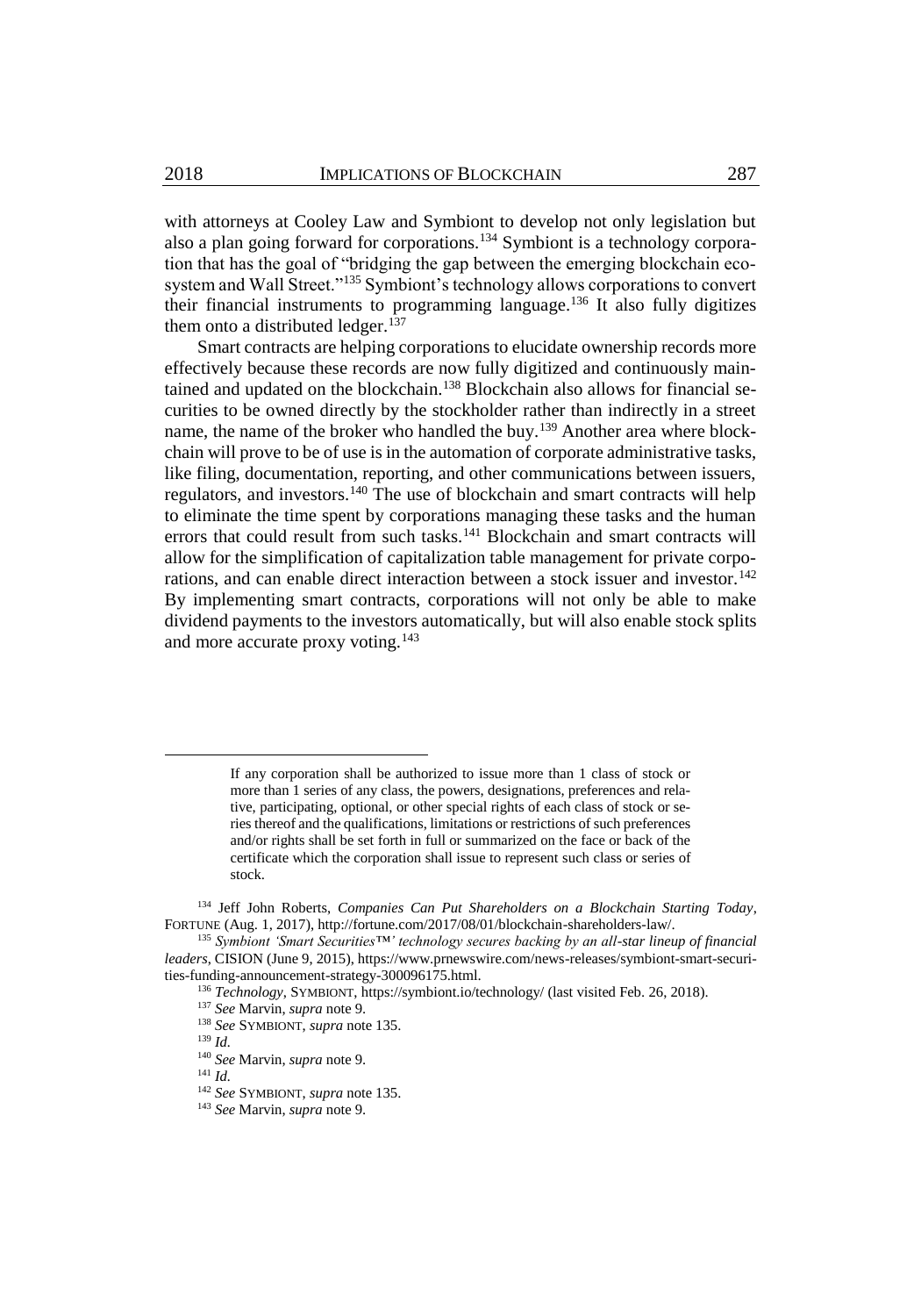#### *B. Smarter Contracts Will Revolutionize International Transactions*

Smart contracts enable built-in features, such as automated payments, that are coded into the contract and therefore executable upon performance by either party.<sup>144</sup> Smart contract automation reduces the legal exposure by guaranteeing the performance of both parties.<sup>145</sup> The use of digital contracting such as smart contract has the potential to reduce legal exposures and would be beneficial for international buyers, suppliers, and financial institutions.

<span id="page-16-0"></span>A letter of credit transaction is a method of payment that is often used in international trade, in which two corporations seek to engage in business but are unfamiliar with each other due to the geographic separation.<sup>146</sup> After the parties negotiate a sales contract, the buyer goes to its bank and asks for a letter of credit for the amount of the contract.<sup>147</sup> The bank verifies the company's ability to pay for the items in the contract and provides a letter of credit to pay the seller.<sup>148</sup> Once the seller receives the letter of credit, it takes the letter of credit to its bank for payment.<sup>149</sup> The bank validates the letter of credit with the buyer's bank before releasing funds.<sup>150</sup> Once the seller's bank verifies the letter of credit, it pays the seller the funds from the letter of credit.<sup>151</sup> In return, the seller ships the items that were agreed upon in the contract to the buyer.<sup>152</sup>

The traditional process for issuing a letter of credit is both time-consuming and costly due to the required paperwork and coordination that must occur between both financial institutions.<sup>153</sup> The current system requires physical document management from each member in the transaction that could lead to a delay in the shipment of the goods.<sup>154</sup> The seller would be restricted until it has documentation from its financial institution confirming the validation of funds.<sup>155</sup> Because each step requires substantial documentation, it opens up the transaction to a higher likelihood of fraud from international buyers or errors from the financial institution.<sup>156</sup>

l

<sup>148</sup> *Id.*  $^{149}$  *Id.* 

 $150$  *Id.* 

<sup>151</sup> *Id.*

<sup>152</sup> Weinberger, *supra* not[e 114.](#page-12-2)

<sup>153</sup> *Id.*

<sup>154</sup> *Id.*

<sup>155</sup> *Id.*

<sup>156</sup> *Id.*

<sup>144</sup> Lohr, *supra* not[e 111.](#page-12-0)

<sup>145</sup> *Id.*

<sup>&</sup>lt;sup>146</sup> Difficulties and problems with Letters of Credit, TRADE FIN. GLOBAL, https://www.tradefinanceglobal.com/letters-of-credit/problems-with-lcs (last visited Feb. 19, 2018).

<sup>147</sup> *Letters of Credit*, TRADE FIN. GLOBAL, https://www.tradefinanceglobal.com/letters-of-credit (last visited Feb. 19, 2018).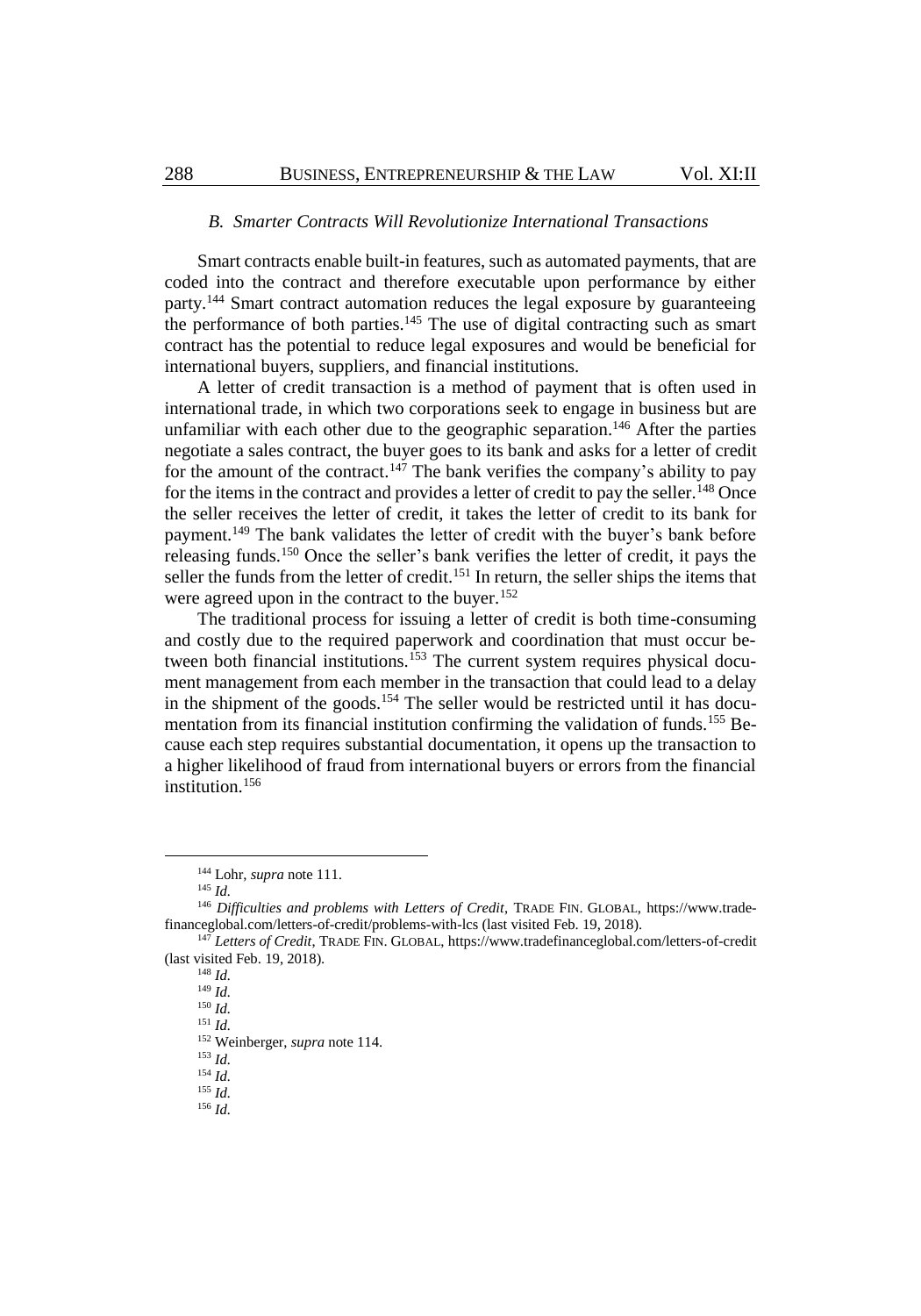The use of smart contracts would streamline the letter of credit process, allowing for same-day transactions and same-day settlements.<sup>157</sup> Smart contracts would transform the process in which the letter of credit transactions are conducted by removing the need for validation from both party's foreign financial institutions, resulting in a decrease in the overall approval and payment duration. <sup>158</sup> Once performance from the buyer is initiated with the delivery and acceptance of the goods by the port officers, the seller would automatically be paid for the goods rather than waiting days to months for delivery.<sup>159</sup> If the buyer is unsatisfied with the goods upon arrival, that buyer may trigger a refund and return of damaged or the wrong goods.<sup>160</sup>

<span id="page-17-0"></span>How many letters of credits will a bank allow if both the buyer and seller were engaged with a number of these transactions at the same time? The use of smart contracts would allow for companies to contract with as many parties as their ledger on the blockchain allows, and to do so with confidence that they would receive their goods or money from the agreement.<sup>161</sup>

What if the buyer is not satisfied with the goods upon arrival? Smart contracts decrease the overall legal exposures associated with transacting with international corporations or new consumers by allowing for contract drafters to include automatic remedies for non-performance by either party for issues such as delivery of damaged products.<sup>162</sup> Automatic remedies can vary from returned payment or specific performance plus additional damages for non-performance.<sup>163</sup> The AI contract drafter could also code a trigger for arbitration into the smart contract if a dispute arises under the contract.<sup>164</sup>The arbitration mechanism could be structured similarly to that eBay's mechanism, which was described above. The arbiter could settle disputes in real time and for a lower cost than litigation.<sup>165</sup>

# *C. Smart Contracts Will Improve Artists' And Inventors' Intellectual Property Rights*

Blockchain has the potential to change the way the music industry approaches copyrights.<sup>166</sup> Smart contracts will change the way artists contract with managers

l

<span id="page-17-1"></span><sup>157</sup> Croft, *supra* not[e 109.](#page-12-3) 

<sup>158</sup> *Id.*

<sup>159</sup> Joe McKendrick, *Why Blockchain May Be Your Next Supply Chain*, FORBES (Apr. 21, 2017, 1:07 PM), https://www.forbes.com/sites/joemckendrick/2017/04/21/why-blockchain-may-be-your-ne xt-supply-chain/#62c84da313cf.

<sup>160</sup> *See id.*

<sup>161</sup> *Id.*

<sup>162</sup> Croft, *supra* not[e 109.](#page-12-3) <sup>163</sup> *Id.*

<sup>164</sup> *Difficulties and problems with Letters of Credit*, *supra* not[e 146.](#page-16-0)

<sup>165</sup> *Id.*

<sup>166</sup> Thomas Vidal, *Harnessing Blockchain to Manage IP Assets*, CORPORATE COUNSEL (Mar. 20,

<sup>2017),</sup> http://www.law.com/insidecounsel/2017/03/20/harnessing-blockchain-to-manage-ip-assets.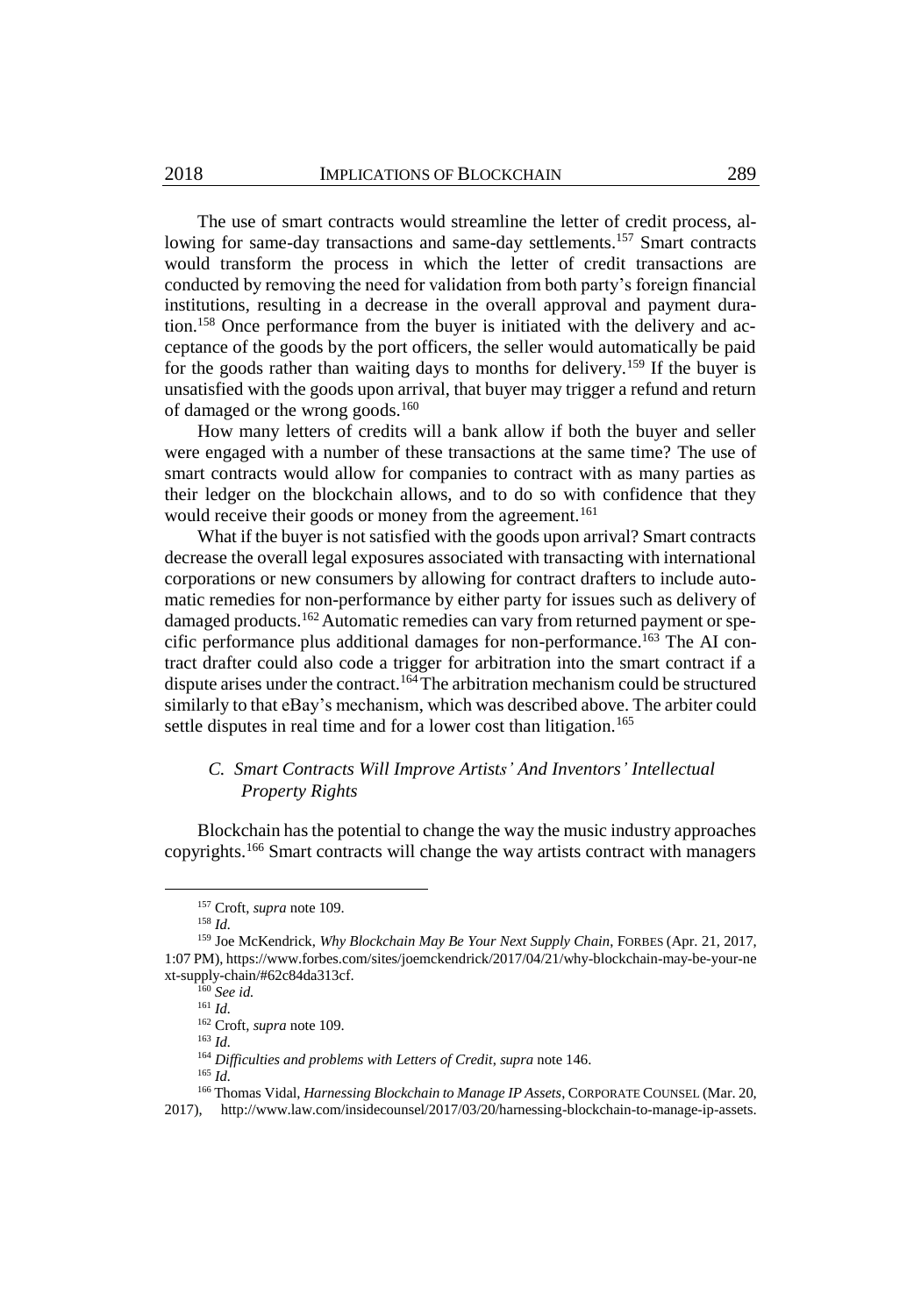and record labels, the way royalties are paid to the artist, and the way fans interact with music.<sup>167</sup> International traders are not the only parties that can benefit from the transparency of smart contracts, in fact, musicians have historically suffered from contracting issues with venues, managers, and their record label.<sup>168</sup> In 2017, there were several biographical films on artists with financial issues linked to a peculiar affinity for financial calamity and contracting terms.<sup>169</sup> Tupac, TLC, and NWA are among several famous musicians who faced contracting issues with managers and record labels.<sup>170</sup> Smart contracts would help musicians by providing more transparency and by decreasing piracy problems and feuds over the fair distribution of profits. 171

Using smart contracts, an artist would have the ability to link the unique ID associated with each of his or her songs to the blockchain and to the respective smart contract. The song is not only uniquely identifiable but is also time stamped and effectively unalterable.<sup>172</sup> The tracking of copyrighted material helps combat piracy because each song would have metadata containing ownership information.<sup>173</sup> Smart contracts ensure that the correct parties are paid for the use of content and would reduce the amount of digital content being downloaded, copied, and modified by users.<sup>174</sup> Smarter contracts would allow for micropayments. Instead of the revenue from album sales going to a single entity, profits would be broken up by the instructions in the smart contract and paid accordingly. Smarter contracts would also connect musicians with their fans and allow fans to buy music directly. Musicians would be paid a higher amount of the revenue compared to the current system, in which purchasing platforms are taking a hefty amount of the proceeds to connect fans to the music.<sup>175</sup>

Blockchain is a particular type of disruption that has the potential to greatly benefit the entertainment industry by significantly decreasing transaction and rights management costs and improving the ability to enforce IP rights. *Id.*

<sup>167</sup> Jesper Sellin, *Blockchain Technology Expected to Strongly Impact the IP Industry*, LEXOLOGY (Aug. 18, 2017), https://www.lexology.com/library/detail.aspx?g=a1461135-598b-4c3c-811c-73ac70c3f67b.

<sup>168</sup> *Id.*

<sup>169</sup> Mark Stuart Gill, *Tupac's Missing Millions* (July 25, 1997), http://truthabouttupac.com/pro files/blogs/tupac-s-official-contract-with-death-row-records-confirmed-by. Tupac contracted with Interscope, a contract which Suge Knight helped him get out of during his prison stay. *Id.* In order for him to obtain bail, Tupac signed a contract with Suge Knight's record label Death Row. *Id.* After his passing, Tupac's mother sued Suge Knight for breach of the contracting terms. *Id.*

<sup>&</sup>lt;sup>170</sup> ALL EYEZ ON ME (Morgan Creek Productions 2017), STRAIGHT OUTTA COMPTON (Legendary Pictures, New Line Cinema 2015) CRAZYSEXYCOOL: THE TLC STORY (VH1 Productions 2013).

<sup>171</sup> McKendrick, *supra* not[e 159.](#page-17-0)

<sup>172</sup> *Id.*

<sup>173</sup> Vidal, *supra* not[e 166.](#page-17-1)

<sup>174</sup> *Id.*

<sup>175</sup> *Id.*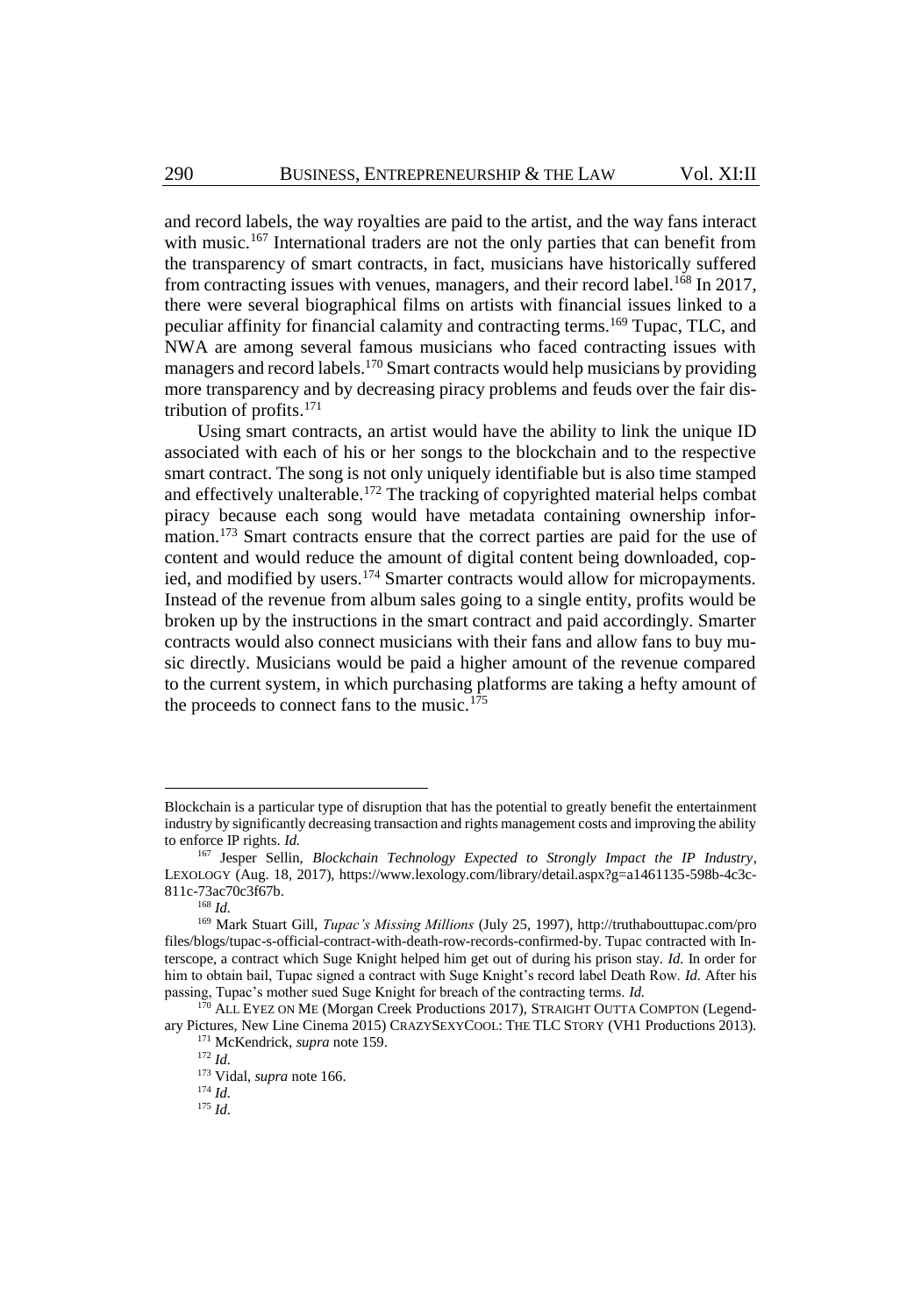Blockchain and smarter contracts can also streamline the patenting process while allowing inventors to use smart contracts to patent and license their inventions to other parties.<sup>176</sup> Blockchain provides an opportunity to streamline a timely and costly patent process by providing the United States Patent and Trademark Office (USPTO) with a more in-depth patent searching database, the inventors with a better way of contracting with patent agents, and the inventors with a more secure way of protecting their patents.<sup>177</sup> On March 16, 2013, the United States patent system switched from first to invent to first to file, which now means that the first inventor to file a patent for an invention has priority over other inventors of the same invention. <sup>178</sup> Smart contracts could help inventors who fear that they maybe scooped on their patents, by time stamping the initial disclosure of their invention to their patent agent when both parties start contracting on blockchain.<sup>179</sup> After the implementation of the Inventors Act, America no longer accepts claims of being the first to invent but rather the first to file with the USPTO.<sup>180</sup> This serves as evidence that the inventor was the first person to disclose, which could be used as prior art against a competitor or protection if the patent is challenged.<sup>181</sup>

<span id="page-19-0"></span>A patent blockchain would provide a database for patents globally by opening searches of patents in America and abroad, without having to search for patents at each countries' patent office.<sup>182</sup> Patent offices around the world would upload all of their current patents to a shared blockchain, decreasing the amount of time spent on investigating prior art.<sup>183</sup> A patent blockchain would also allow global access to prior art, resulting in a decrease in patent searching cost and the time that a patent examiner spends on a patent.<sup>184</sup> Inventors, patent agents, and the USPTO examiners conduct prior art searches to determine whether an invention is (1) novel, (2) non-obvious, and (3) useful.<sup>185</sup> Current prior art searches take inventors, patent agents, and examiners about one to three weeks to conduct.<sup>186</sup>

<sup>176</sup> *Id.*

<sup>177</sup> ARIZ. REV. STAT. ANN. § 44-7061 (2018).

<sup>&</sup>lt;sup>178</sup> Gene Quinn, *First to File Means File First! The Risk of Not Immediately Filing a Patent Application*, IPWATCHDOG (Jan. 9, 2016), http://www.ipwatchdog.com/2016/01/09/first-to-filemeans-file-first-filing-a-patent-application/id=64809. Stated another way, if two individuals invented the same business method, but inventor A invented six months prior to inventor B, but inventor B files for the invention first, inventor B would receive the patent over inventor A. *Id.*

<sup>179</sup> *Id.*

<sup>180</sup> First Inventor to File (FITF) Resources, USPTO (Sept. 26, 2018), https://www.uspto.gov/pa tent/first-inventor-file-fitf-resources.

<sup>181</sup> *Id.*

<sup>182</sup> § 44-7061.

<sup>183</sup> Allison, *supra* not[e 23.](#page-4-0)

<sup>184</sup> *Id.*

<sup>185</sup> *Id.*

<sup>186</sup> *Id.*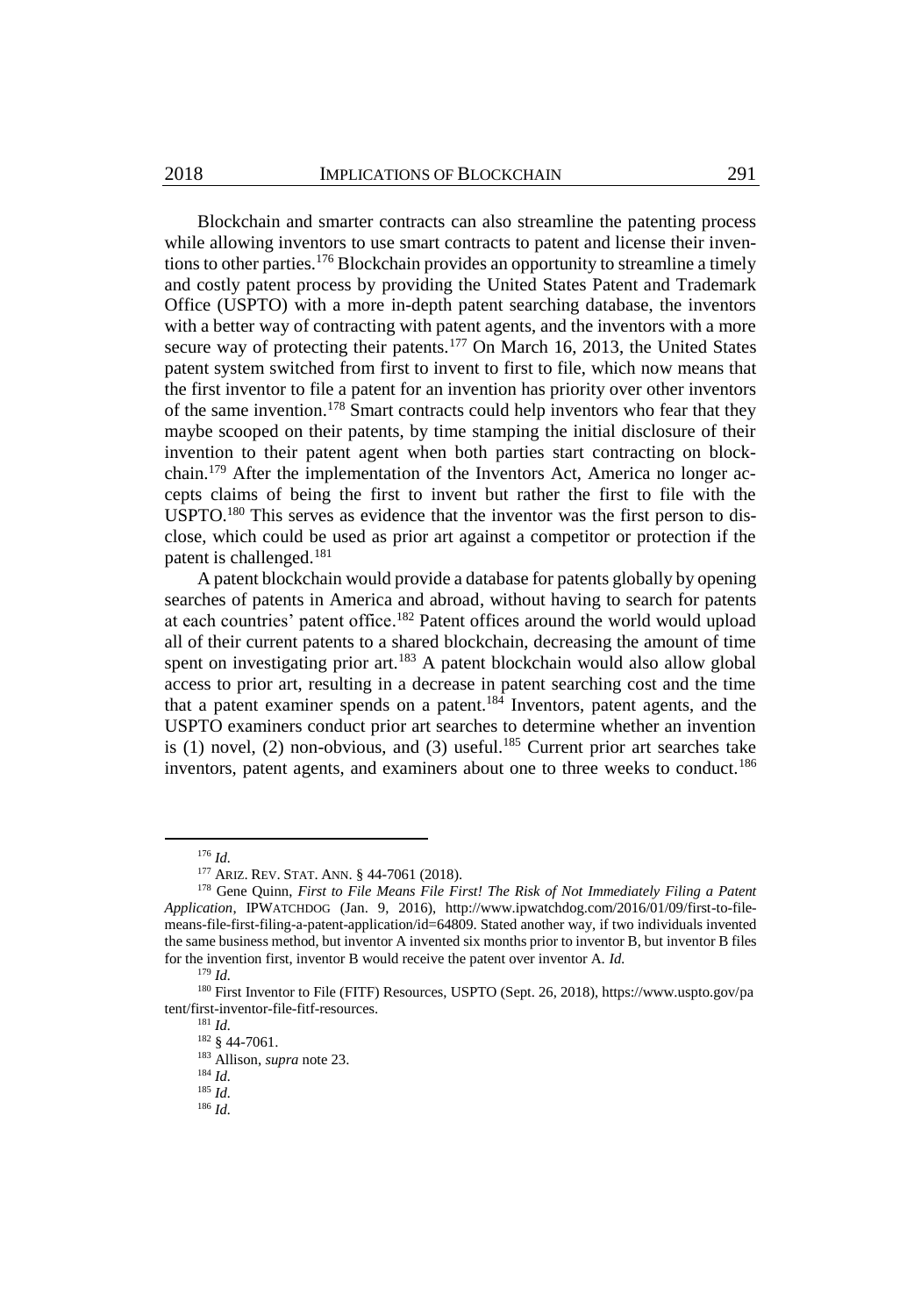<span id="page-20-0"></span>Use of artificial intelligence on blockchain would obtain the same number of results, if not more, in a matter of minutes. $187$ 

The use of blockchain for patents not only streamlines the process for inventors but also provides inventors with a unique opportunity. Blockchain has the capacity of cutting the number of litigation cases by preventing duplication of similar patents.<sup>188</sup> "Inventors will now be able to effectively search for infringers of their patents using artificial intelligence and blockchain technology."<sup>189</sup> Inventors could use AI to conduct an initial analysis of potential infringing patents.<sup>190</sup> The results from this search would be sent to a patent attorney of the inventor's choosing.<sup>191</sup> If an infringement is found, inventors would have an opportunity to license their patents with the use of smart contracts.<sup>192</sup>

## *D. Smart Contracts Will Digitize The Buying And Selling Of Real Estate*

After the passage of the blockchain bill by the Illinois government, Chicago's Cook County conducted a study with real estate tech startup Velox.re.<sup>193</sup> Chicago's Cook County Recorder's office is one of the largest offices of its kind in the United States and the first to conduct such a study.<sup>194</sup> Cook County implemented a blockchain for transferring and tracking property titles and other public records.<sup>195</sup> Blockchain was chosen for its immutability—allowing for permanent public records, paperless land transfers, and reduced cost for digitalization of current records.<sup>196</sup> Blockchain eliminates the need for a grantor and grantee to use intermediaries such as brokers, government property databases, title companies, escrow companies, inspectors and appraisers, and a public notary, according to the International Blockchain Real Estate Association (IBREA).<sup>197</sup> Blockchain can decentralize deeds storage, which is currently paper-based and centralized in each county.<sup>198</sup> Buyers will no longer have to rely on local attorneys to inspect deeds, but would instead be able to inspect titles from around the globe in real-time.<sup>199</sup>

<sup>188</sup> *Id.* <sup>189</sup> *Id.* <sup>190</sup> *See id.* <sup>191</sup> *Id.* <sup>192</sup> *Id.* <sup>193</sup> Mirkovic, *supra* not[e 187.](#page-20-0) <sup>194</sup> *Id.* <sup>195</sup> *Id.* <sup>196</sup> *Id.* <sup>197</sup> Marian McPherson, *Is 2016 the year of bitcoin and blockchain for real estate?*, INMAN (May 10, 2016), https://www.inman.com/2016/05/10/is-2016-the-year-of-bitcoin-and-blockchain-for-real-

estate.

l

<sup>199</sup> Quinn, *supra* not[e 178.](#page-19-0)

<sup>&</sup>lt;sup>187</sup> John Mirkovic, *Blockchain Cook County*—*Distributed Ledgers for Land Records*, ILL. BLOCKCHAIN INITIATIVE (May 31, 2017), https://illinoisblockchain.tech/blockchain-cook-county-fina l-report-1f56ab3bf89.

<sup>198</sup> *Id.*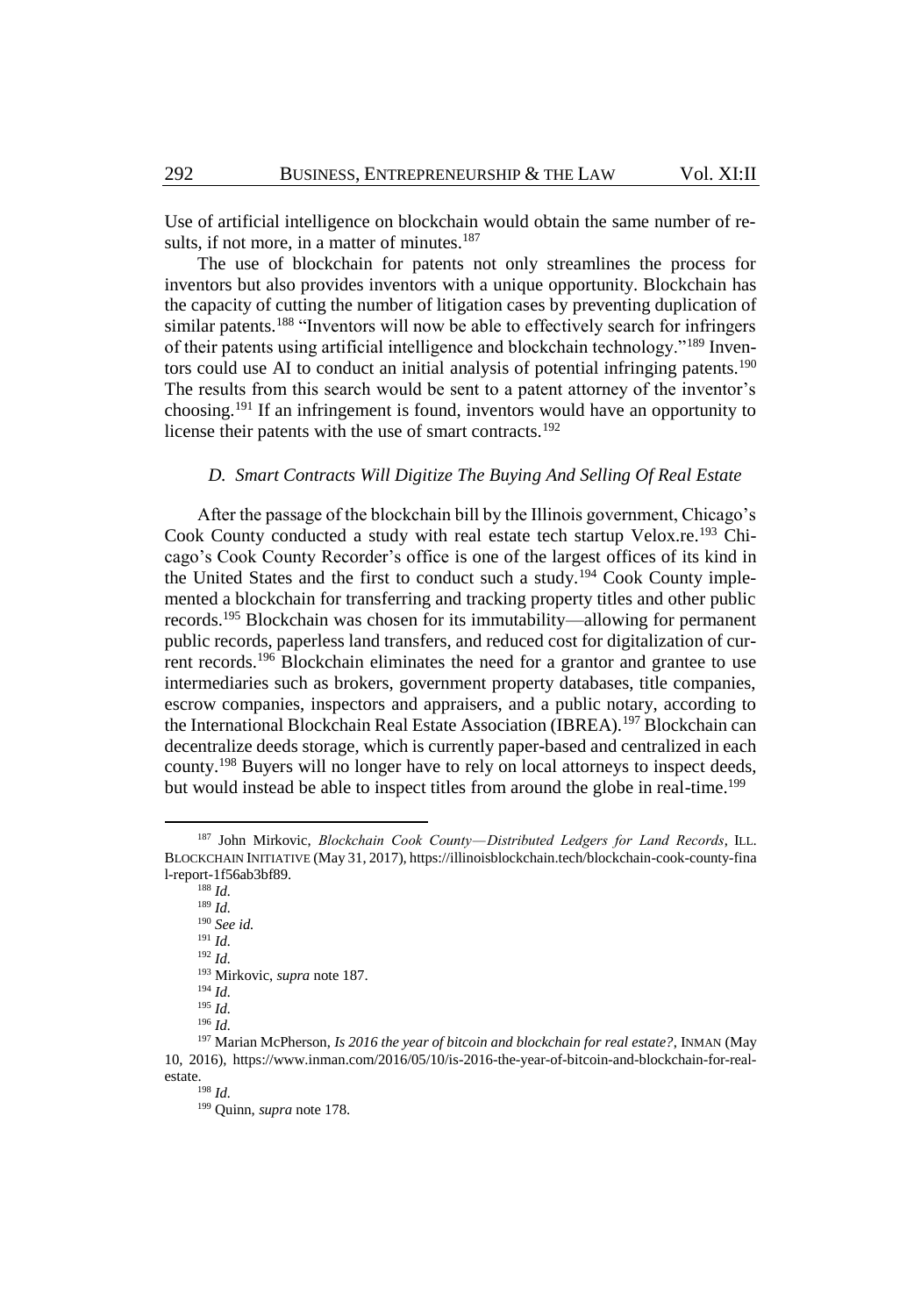Blockchain has more to offer than recording and conveying property; smart contracts can be used in conjunction with Bitcoin, Blockchain escrow, or other forms of currency to purchase and sell real estate.<sup>200</sup> Before purchasing real estate, realtors on behalf of their clients or the clients themselves could search the land deeds on blockchain to confirm that the grantor has a legal right to convey the property.<sup>201</sup> When the legal right to convey is confirmed, grantor and grantee would have the ability to enter into a smart contract for the sale of said real estate.<sup>202</sup> Recently, legislation in multiple states recognized documents validated with digital signatures.<sup>203</sup> To satisfy the notary, each party could meet at the closing table or use eNotary's video conference software.<sup>204</sup> Once the notary has been satisfied, the grantor sends the signed e-deed to the grantee.<sup>205</sup> Conveyances that are properly formatted are recorded into the public record on blockchain by the Recorder's Office.<sup>206</sup>

### *E. Smart Contracts Will Reduce Counterfeiting and Hacking in the Healthcare Industry*

The pharmaceutical industry will benefit from the application of smart contracts, which could be used for the management of a pharmaceutical supply chain through which patient medication can be monitored.<sup>207</sup> "According to the International AntiCounterfeiting Coalition Inc. [(IACC)], counterfeiting costs American pharmaceutical businesses between \$200–250 billion a year."<sup>208</sup> The IACC, along with consumers, found that therapeutics manufactured by counterfeiters do not contain the appropriate amounts of active ingredients in medicines, which smart contracts could address.<sup>209</sup> Consumers need reassurance from the pharmaceutical industry that the drugs they are taking contain the proper active ingredients and

l

<sup>200</sup> Mirkovic, *supra* note [187.](#page-20-0)

<sup>201</sup> *Id.*

<sup>202</sup> *Id.*

<sup>203</sup> H.R.J. Res. 25, 100th Gen. Assemb., Reg. Sess. (Ill. 2017).

<sup>204</sup> *Virginia-eNotary*, IDENTRUST, https://www.identrust.com/virginia/enotary.html (last visited Feb. 26, 2018).

<sup>205</sup> Alex Norta, *Designing a Smart-Contract Application Layer for Transacting Decentralized Autonomous Organizations*, ICACDS (Nov. 2016), https://www.researchgate.net/publication/308986 556.

<sup>206</sup> Ragnar Lifthrasir, *Permissionless Real Estate Title Transfers on the Bitcoin Blockchain in the USA! — Cook County Blockchain Pilot Program Report*, MEDIUM (June 28, 2017) https://medium.com/@RagnarLifthrasir/permissionless-real-estate-title-transfers-on-the-bitcoin-blockchain-inthe-usa-5d9c39139292.

<sup>207</sup> Gene Quinn, *Counterfeiting Costs US Businesses \$200 Billion Annually*, IPWATCHDOG (Aug. 30, 2010), http://www.ipwatchdog.com/2010/08/30/counterfeiting-costs-us-businesses/id=12336.

<sup>208</sup> *Id.* <sup>209</sup> *Id.*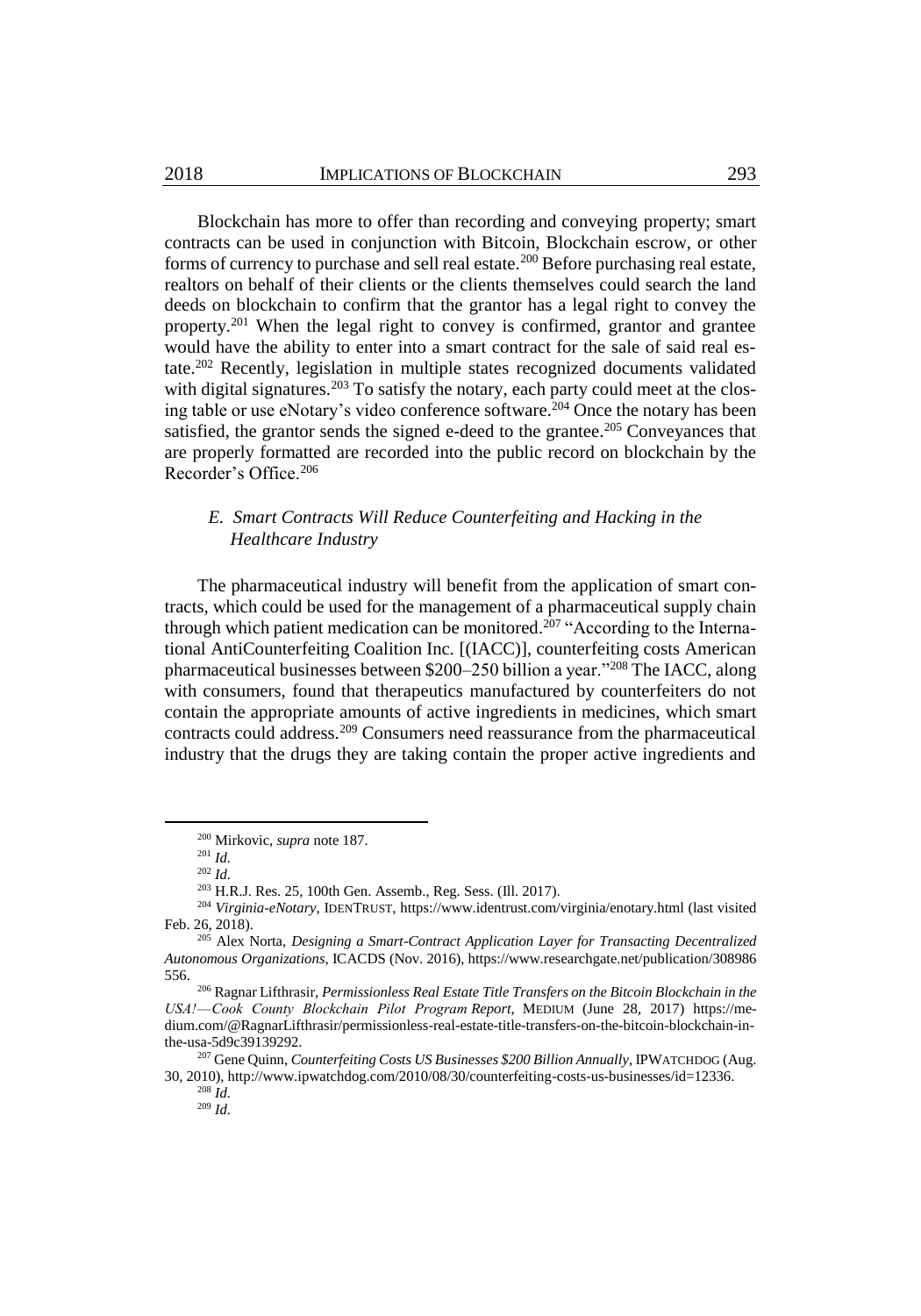<span id="page-22-0"></span>appropriate proportions as approved by the FDA. $^{210}$  Smart contracts would allow patients to order their therapeutics directly from the pharmaceutical manufacturer.<sup>211</sup> Smart contracts allow for self-reporting, proving the authenticity of a drug at every stage of its manufacture, delivery, and eventual consumption.<sup>212</sup> Patients would be able to track their therapeutics from the manufacturer to their home, providing more transparency and confidence.<sup>213</sup>

Smart contracts provide an opportunity for physicians and their patients to contract and share information more securely. Physicians and consumers using smart contracts would have the ability to share digital patient charts more easily without the fear of hacking.<sup>214</sup> Ransomware is one of many hacking techniques that has plagued not only law firms, but also their healthcare clients.<sup>215</sup> In fact, recent hacks have left vulnerable, confidential information, like medical records, in the hands of hackers.<sup>216</sup> The current security systems in hospitals are outdated and could benefit from the immutability of blockchain technology.<sup>217</sup>

# <span id="page-22-1"></span>*F. Smart Contracts Will Promote Better Health and Trust in the Insurance Industry*

Smart contracts provide insurance companies with an opportunity to innovate their approach to insurance policies, resulting in the reduction of administrative and management costs.<sup>218</sup> Insurance policies are paper contracts between the insurer and the insured, which describe "the claims which the insurer is legally required to pay. In exchange for an initial payment, known as the premium, the insurer promises to pay for loss caused by perils covered under the" insurance policy.<sup>219</sup> The conditions of the contract are often unclear, as insurance companies

<sup>210</sup> *Trek Therapeutics to Test Blockchain-Based Smart Contracts for Clinical Supply Chain Safety*, PHARMTECH.COM (Aug. 16, 2017), http://www.pharmtech.com/trek-therapeutics-test-blockchain-based-smart-contracts-clinical-supply-chain-safety.

<sup>211</sup> *Blockchain Smart Contracts for Supply Chains*, GLOBAL TRADE (July 24, 2017), http://www.globaltrademag.com/global-logistics/blockchain-smart-contracts-supply-chains.

<sup>212</sup> *See Trek Therapeutics*, *supra* not[e 210.](#page-22-0)

<sup>213</sup> *Id.*

<sup>214</sup> Brennan B., *Robomed - Blockchain Powered Medical Care Using Smart Contracts*, BLOCKCHAIN HEALTHCARE REV. (Oct. 2, 2017), http://blockchainhealthcarereview.com/robomedblockchain-powered-medical-care-using-smart-contracts.

<sup>215</sup> Eliza Strickland, *5 Major Hospital Hacks: Horror Stories from the Cybersecurity Frontlines*, IEEE SPECTRUM (Mar. 15, 2016), https://spectrum.ieee.org/the-human-os/biomedical/devices/5-major-hospital-hacks-horror-stories-from-the-cyber-security-frontlines.

 $^{216}$  *Id.* 

 $^{217}$  *Id.* 

<sup>218</sup> *Smart Contracts in Insurance: A New Opportunity for Greater Efficiency*, APPLICATURE (Feb. 1, 2018), https://applicature.com/blog/smart-contracts-blockchain-insurance.

<sup>219</sup> Lukas K., *Insurance Policy as a Smart Contract. Fully Automated Process. Too Good to Be True?*, AIGANG (Jul. 13, 2017), https://medium.com/aigang-network/insurance-policy-as-a-smart-con tract-fully-automated-process-too-good-to-be-true-39c613c18d8d.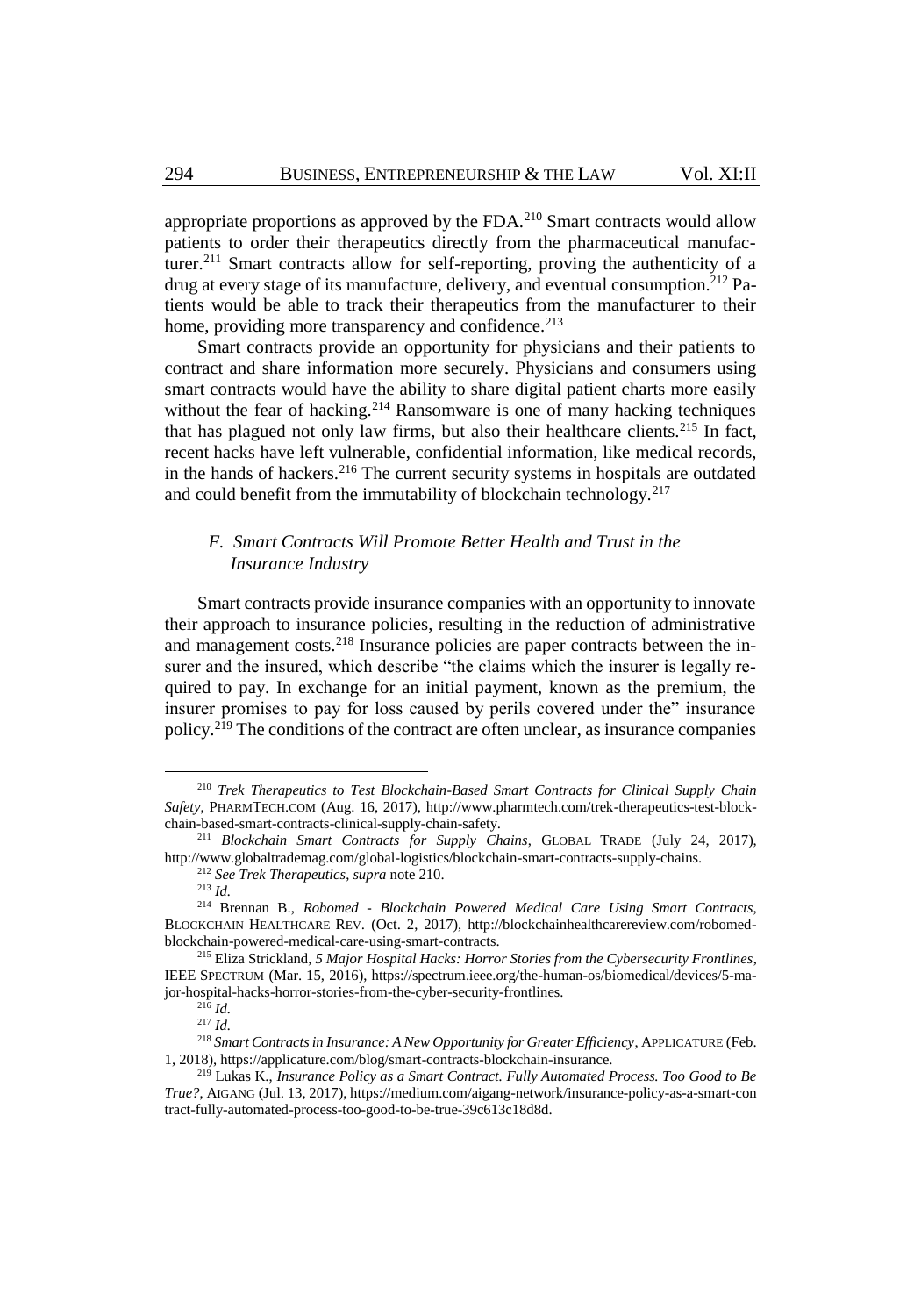want to pay for as few claims as possible.<sup>220</sup> The insured feel dissatisfied because of the lack of transparency in their agreements.<sup>221</sup> Insurers have to be selective on the claims that are paid out because sometimes consumers file false claims to obtain a payout from the insurer.<sup>222</sup> The current system leaves both sides dissatisfied and often brings both parties in front of a judge. $223$ 

<span id="page-23-0"></span>Smart contracts provide an opportunity for both insurers and the insured to contract more transparently, which increases the satisfaction of both parties.<sup>224</sup> In fact, a French insurer, AXA has begun its use of smart contracts to store and process payouts for clients' claims.<sup>225</sup> AXA maintains that the use of smart contracts will improve relations with its clients by providing transparency and faster payouts by "streamlining the compensation process."<sup>226</sup> Once consumers choose AXA, the purchases are automatically recorded on the blockchain, and a smart contract is recorded between the parties.<sup>227</sup> If a claim is submitted and approved this now being the source of delay and litigation—the smart contract will automatically pay the claimant.<sup>228</sup> If the insured party disagrees, a mediator or arbitrator would be notified and determine a fair value.<sup>229</sup> Smart contracts will also increase relations among the consumers by removing the insurer as the final determiner of claim payout.<sup>230</sup> This delegates the duty to an automated arbitrator.<sup>231</sup> Appointing an automatic arbitrator brings greater transparency to the claim process and affords claimants a greater role in the process.<sup>232</sup>

Health insurance corporations could use smart contracts as a mechanism to offer benefits to customers for living a healthier lifestyle.<sup>233</sup> The use of Fitbits and Apple Watches has increased over the recent years. In fact, Apple Watch sales have been projected to be up by fifty percent from last year.<sup>234</sup> Insurers can take a

l

<sup>224</sup> *See Smart Contracts in Insurance*, *supra* not[e 218.](#page-22-1) 

<sup>227</sup> *Id.*

<sup>230</sup> *Id.*

<sup>220</sup> *Id.*

<sup>221</sup> *Id.*

 $^{222}$  *Id.* 

<sup>223</sup> *Id.*

<sup>225</sup> Maria Terekhova, *AXA Turns to Smart Contracts for Flight-Delay Insurance*, BUS. INSIDER (Sept. 15, 2017), http://www.businessinsider.com/axa-turns-to-smart-contracts-for-flight-delay-insur ance-2017-9.

<sup>226</sup> *Id.*

<sup>228</sup> *Id.*

<sup>229</sup> Tom Maasland, *When Smart Contracts Go Bad – Perspectives on Loss & Liability*, BRAVE NEW COIN (Nov. 3, 2017), https://bravenewcoin.com/news/when-smart-contracts-go-bad-perspective s-on-loss-and-liability/.

<sup>231</sup> *See* Terekhova, *supra* not[e 225.](#page-23-0)

<sup>232</sup> *Id.*

<sup>233</sup> Elizabeth Gurdus, *UnitedHealthcare and Fitbit to Pay Users up to \$1,500 to Use Devices, Fitbit Co-Founder Says*, CNBC (Jan. 5, 2017), https://www.cnbc.com/2017/01/05/unitedhealthcareand-fitbit-to-pay-users-up-to-1500-to-use-devices.html.

<sup>234</sup> Katie Roof, *Apple Watch Sales Up over 50% Since Last Year*, TECHCRUNCH (Aug. 1, 2017), https://techcrunch.com/2017/08/01/apple-watch-sales-up-over-50-since-last-year.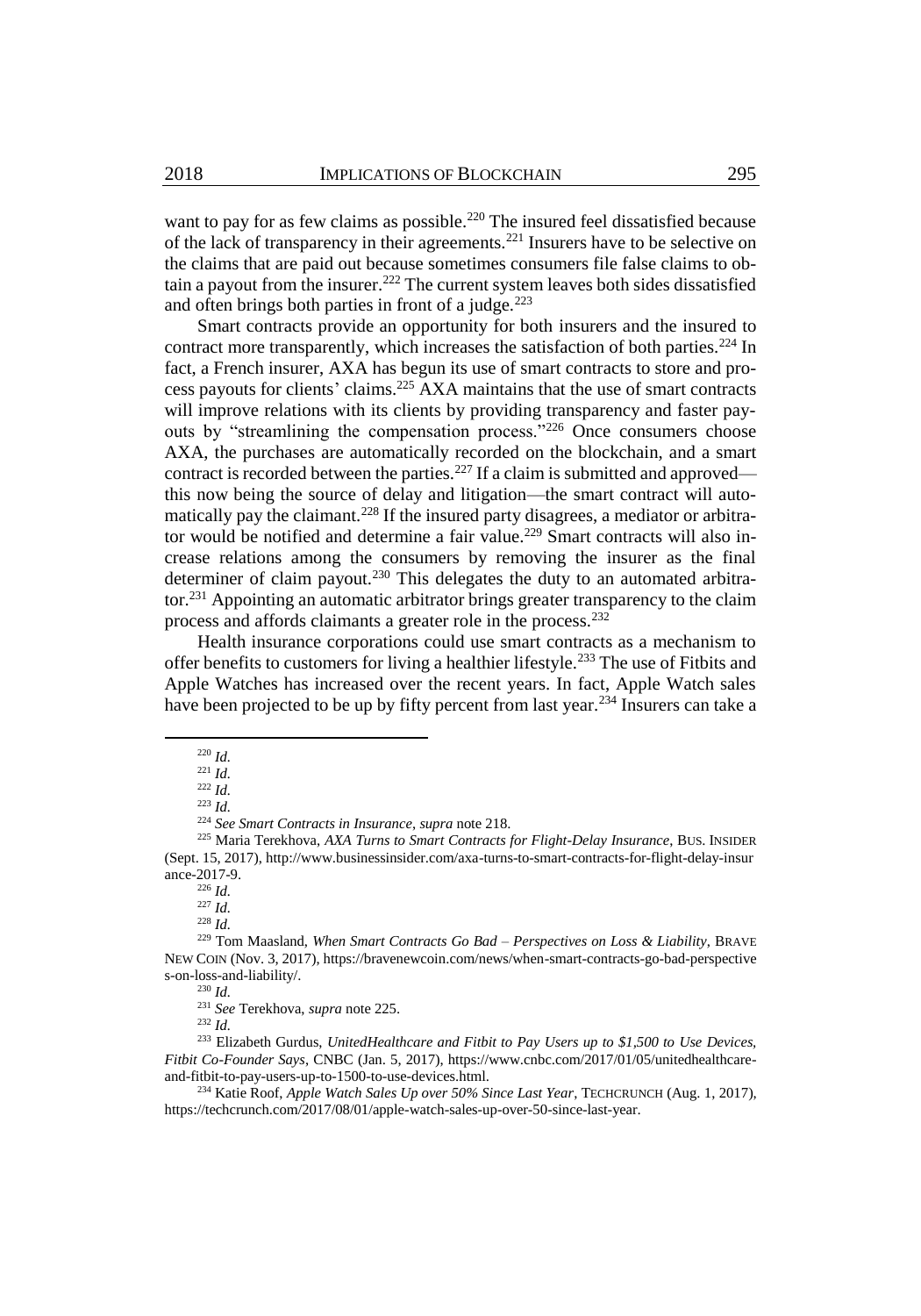page from the Progressive Insurance playbook, which uses a vehicle plug-in to offer benefits for those who practice safe driving habits by uploading the information from Fitbits and Apple watches, with the insured's consent, to the smart contract.<sup>235</sup> United Health Care has started a program with its clients that rewards customers with over \$1,500 in credits for activities completed on their Fitbits. United Health Care pays clients up to four dollars a day for completing daily fitness goals.<sup>236</sup> Information from Fitbits are uploaded to QualcommLife's 2net remote care cloud-based platform, which poses potential hacking issues.<sup>237</sup> By uploading this data directly to a smart contract on the blockchain, 21st century lawyers can provide clients with a much higher level of security by removing the number of entities with access to the client's data.<sup>238</sup> Each entity that has access to data creates a new point of entry for hackers. Because of blockchain's immutable nature, it makes for a more secure method for both parties.<sup>239</sup>

#### VI. CONCLUSION

Bitcoin, Bitcoin, Bitcoin! The digital currency has made headlines on a daily occurrence, but little of that has focused on the underlining blockchain applications such as smart contracts. The history of digital currency has yet to be determined, but blockchain is proving to be the revolutionary aspect of the two. Innovation experts from all fields are beginning to find potential uses for the blockchain technology. One new exciting use is the financial industry, where companies like Nasdaq have purchased their blockchain for faster secure trades. Innovation experts within the legal industry are finding potential uses for the technology as well. Uses of blockchain technology are now being developed and implemented in a range of legal sectors. The city of Chicago has implemented its own real estate blockchain.

Though blockchain technology is revolutionary, it is unlikely that it will be useful in all areas of law. As proposed, one potential area that it will be useful is with restoring trust in contracting. Smart contracts will restore faith in buyers and sellers, who no longer have to worry about misunderstandings or potential high legal costs for enforcing contracts. Because smart contracts are on the blockchain

<sup>235</sup> *Snapshot Means BIG Discounts for Good Drivers*, PROGRESSIVE (2017), https://www.progressive. com/auto/discounts/snapshot/. "We've handed out over \$600 million in discounts! Quote and get yours! . . . Snapshot is a program that personalizes your rate based on your ACTUAL driving. It's technically called usage-based insurance. That means you pay based on how and how much you drive instead of just traditional factors. It's simple. Drive safe and save. Drive extra safe and save even more." *Id.*

<sup>236</sup> *Id.*

<sup>237</sup> Cara McGoogan, *Fitbit Devices Can Be Hacked, Research Shows*, THE TELEGRAPH (Sept. 14, 2017), http://www.telegraph.co.uk/technology/2017/09/14/fitbit-devices-can-hacked-research-sh ows.

<sup>238</sup> *Id.*

<sup>239</sup> *Id.*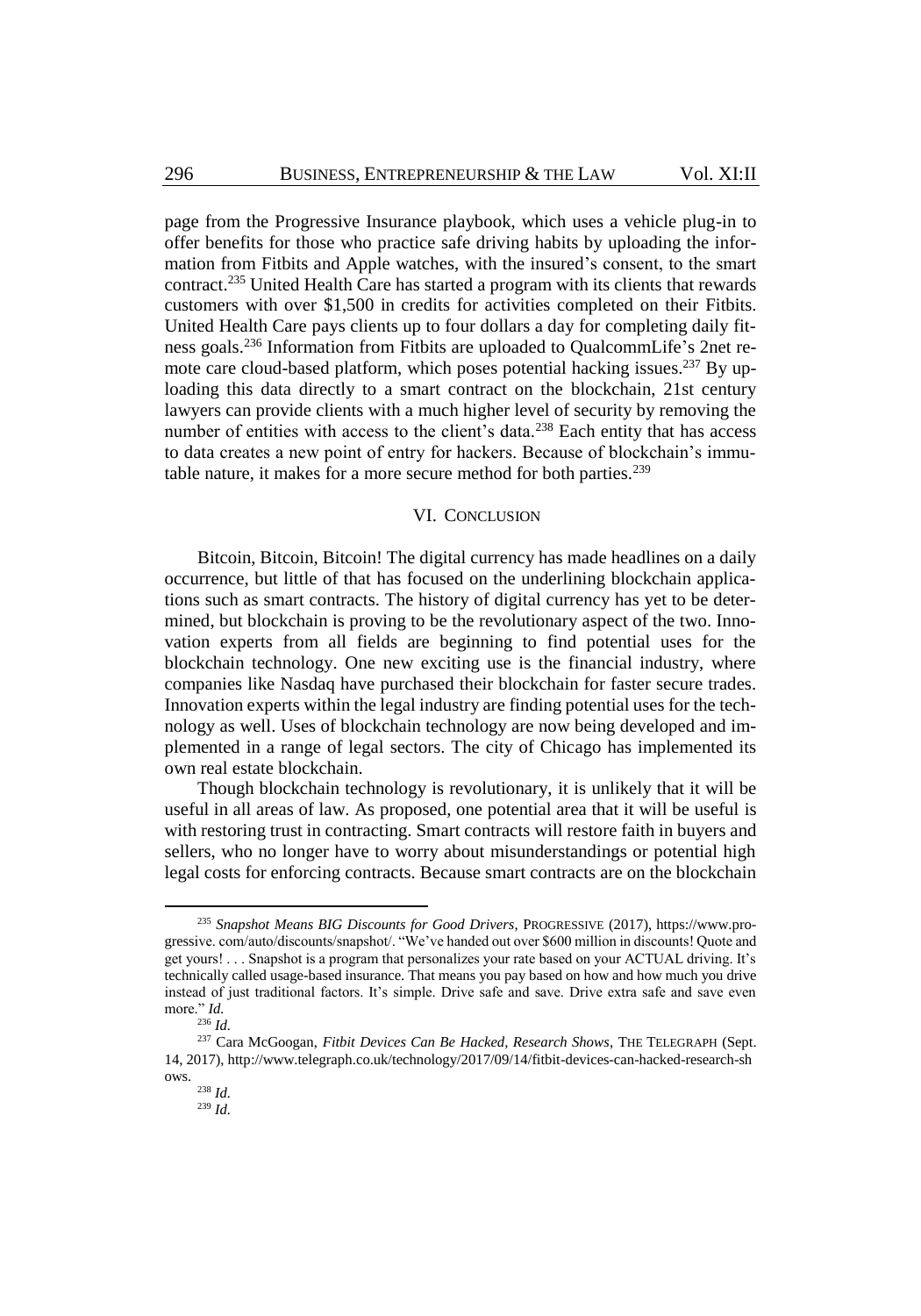platform, it alleviates the possibility of hackers being able to hack a single point of entry like eBay or Amazon. Smart contracts will also allow for automatic remedies to be coded into their backbone and allow for both parties to select arbitration services before contracting, thus reducing potential legal expenses.